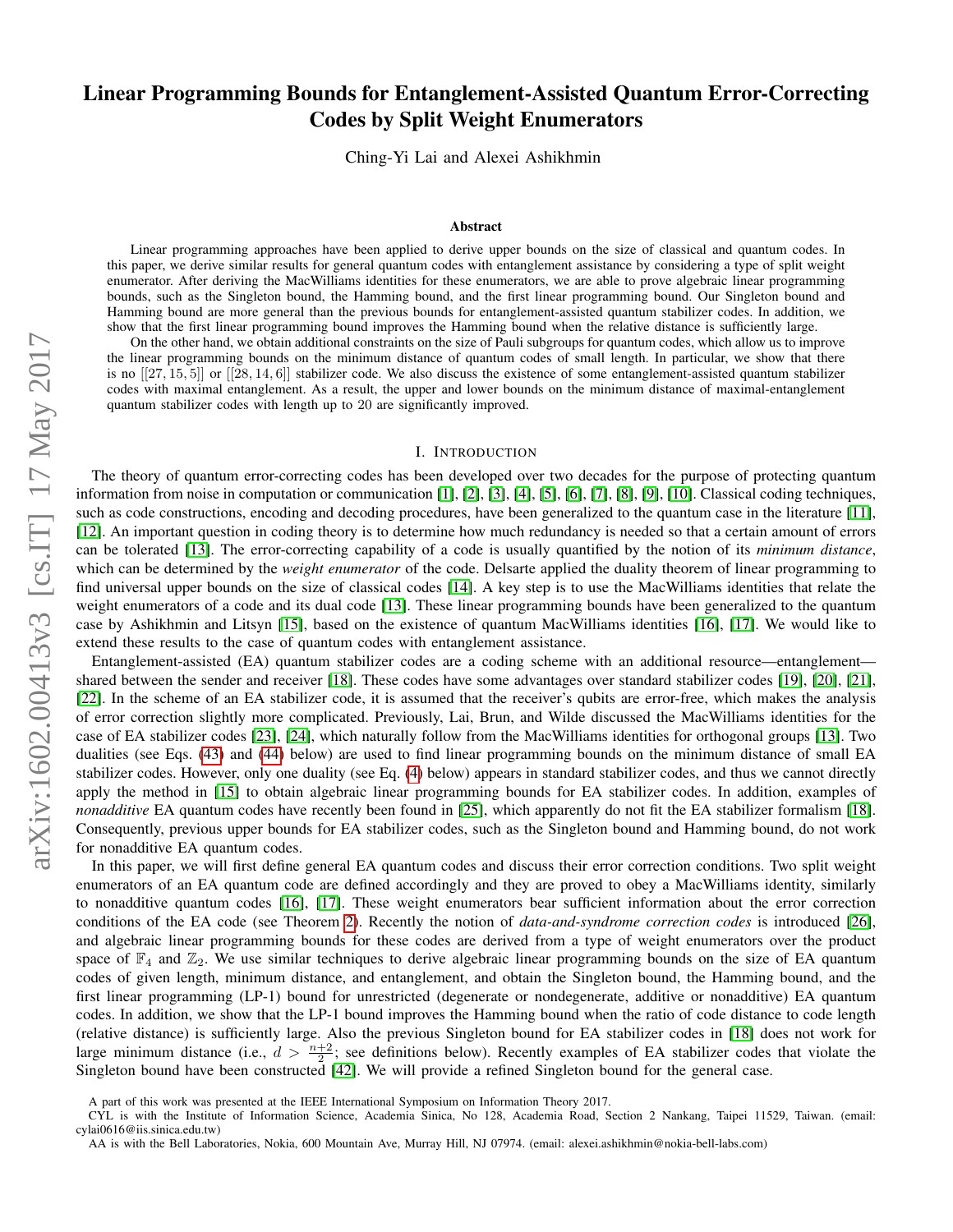In the case of EA stabilizer codes, the MacWilliams identities for split weight enumerators provide more constraints in the linear program of an EA stabilizer code than those in [\[23\]](#page-22-6), and thus the resulting upper bound on the minimum distance could be potentially tighter for EA stabilizer codes of small length. Other than that, we also find *additional constraints* on the weight distributions of EA stabilizer codes. Rains introduced the notion of *shadow* enumerator for additive quantum codes. In the case of a quantum stabilizer code, a type of MacWilliams identity between the weight enumerators of a stabilizer group and its shadow (see Eq. [\(48\)](#page-15-0)) provides additional constraints on the weight distribution of its stabilizer group and hence the linear programming bound can be improved [\[27\]](#page-22-11). However, this method cannot be applied to non-Abelian groups, such as the normalizer group of a stabilizer code or the *simplified* stabilizer group of an EA stabilizer code. We will derive additional constraints on the weight enumerators of non-Abelian Pauli groups and improve the linear programming bounds on the minimum distance of small EA stabilizer codes. In particular, this helps to exclude the existence of  $[[27, 15, 5]]$  and  $[[28, 14, 6]]$  quantum codes. As for EA stabilizer codes, the improved linear programming bounds rule out the existence of several EA stabilizer codes. We also prove the nonexistence of certain codes and construct several EA stabilizer codes with previously unknown parameters. To sum up, the table of upper and lower bounds on the minimum distance of *maximal entanglement* EA stabilizer codes of length up to 20 given in [\[24\]](#page-22-7) (with lower bounds improved in [\[28\]](#page-22-12)) is greatly improved in Table [II.](#page-20-0)

This paper is organized as follows. Preliminaries are given in the next section. In Sec. [III](#page-4-0) we discuss general EA quantum codes and their properties, including two split weight enumerators and their MacWilliams identities. In particular, we prove a Gilbert-Varshamov type lower bound for the case of EA stabilizer codes. Then we derive algebraic linear programming bounds in Sec. [IV,](#page-7-0) including the Singleton-type, Hamming-type, and the first-linear-programming-type bounds. We will compare the Hamming bound and the first linear programming bound in Subsec. [IV-C.](#page-10-0) The linear programming bounds for small EA stabilizer codes are discussed in Sec. [V,](#page-13-0) including the additional constraints, and nonexistence and existence of certain EA stabilizer codes. Then the discussion section follows.

#### II. PRELIMINARIES

In this section we give notation and briefly introduce Pauli operators, quantum error-correcting codes, the MacWilliams identities for orthogonal groups, and properties of the Krawtchouk polynomials.

## *A. Pauli Operators*

A single-qubit state space is a two-dimensional complex Hilbert space  $\mathbb{C}^2$ , and a multiple-qubit state space is simply the tensor product space of single-qubit spaces. The Pauli matrices

$$
I_2 = \begin{bmatrix} 1 & 0 \\ 0 & 1 \end{bmatrix}, X = \begin{bmatrix} 0 & 1 \\ 1 & 0 \end{bmatrix}, Z = \begin{bmatrix} 1 & 0 \\ 0 & -1 \end{bmatrix}, Y = iXZ
$$

form a basis of the linear operators on a single-qubit state space. Let

$$
{\mathcal G}_n = \{M_1 \otimes M_2 \otimes \cdots \otimes M_n : M_j \in \{I_2, X, Y, Z\}\},\
$$

which is a basis of the linear operators on the *n*-qubit state space  $\mathbb{C}^{2^n}$ . Let

$$
\mathcal{G}_n = \{i^e g : g \in \overline{\mathcal{G}}_n, e \in \{0, 1, 2, 3\}\}
$$

be the *n*-fold Pauli group. The weight of  $g = i^e M_1 \otimes M_2 \otimes \cdots \otimes M_n \in \mathcal{G}_n$  is the number of  $M_j$ 's that are nonidentity matrices and is denoted by wt  $(g)$ . Note that all elements in  $\bar{G}_n$  have only eigenvalues  $\pm 1$  and they either commute or anticommute with each other.

Since the overall phase of a quantum state is not important, it suffices to consider error operators in  $\overline{G}_n$ . For a subgroup  $V \subset \mathcal{G}_n$ , we define

$$
\overline{\mathcal{V}} = \{ g \in \overline{\mathcal{G}}_n : i^e g \in \mathcal{V} \text{ for } e \in \{0, 1, 2, 3\} \}. \tag{1}
$$

That is,  $\overline{V}$  is the collection of the elements in V with coefficient +1 instead. Sometimes it is convenient to consider the quantum coding problem in terms of binary strings [\[6\]](#page-21-5). For two binary *n*-tuples  $u, v \in \mathbb{Z}_2^n$ , define

$$
Z^u X^v = \bigotimes_{j=1}^n Z^{[u]_j} X^{[v]_j},
$$

where  $[u]_j$  denotes the j-th entry of u. Thus any element  $g \in \mathcal{G}_n$  can be expressed as  $g = i^e Z^u X^v$  for some  $e \in \{0, 1, 2, 3\}$ and  $u, v \in \mathbb{Z}_2^n$ . For example, we may denote  $X \otimes Y \otimes Z$  by  $Z^{011}X^{110}$  up to some phase. Let I denote the identity operator of appropriate dimensions. We may also use the notation  $X_j$  to denote the operator  $I_2 \otimes \cdots \otimes I_2 \otimes X \otimes I_2 \otimes \cdots \otimes I_2$  (of appropriate dimensions) with an X on the j-th qubit and identities on the others, and similarly for  $Z_j$  and  $Y_j$ . We define a homomorphism  $\tau : \mathcal{G}_n \to \mathbb{Z}_2^{2n}$  by

<span id="page-1-0"></span>
$$
i^e Z^u X^v \mapsto (u, v). \tag{2}
$$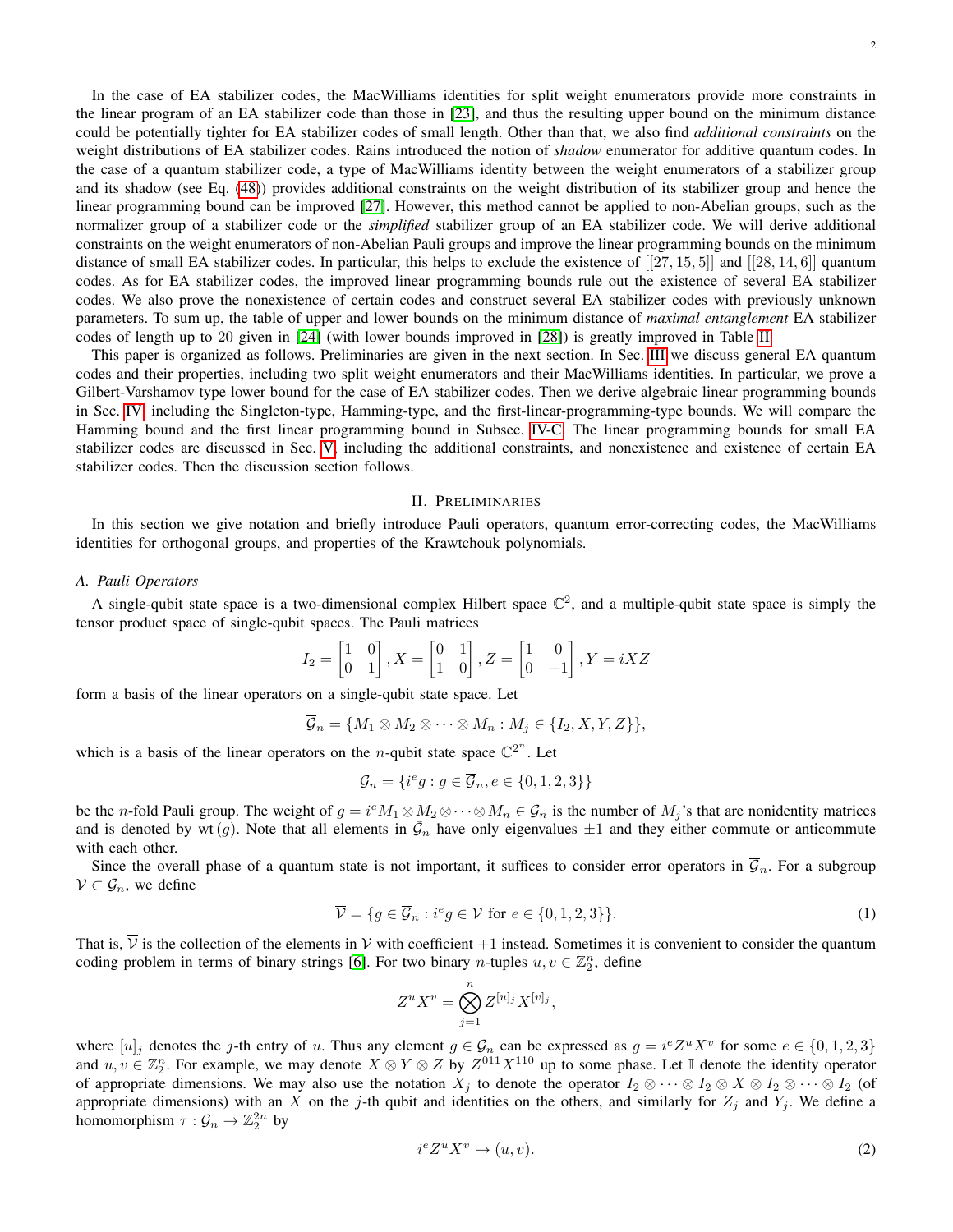Define an inner product in  $\mathcal{G}_n$  by

$$
\langle g, h \rangle_{\mathcal{G}_n} = \sum_{i=1}^n ([u_1]_i [v_2]_i + [v_1]_i [u_2]_i),
$$

where  $g = i^e Z^{u_1} X^{v_1}$ ,  $h = i^{e'} Z^{u_2} X^{v_2} \in \mathcal{G}_n$  and the addition is considered in  $\mathbb{Z}_2$ . Then  $\langle g, h \rangle_{\mathcal{G}_n} = 0$  if they commute, and  $\langle g, h \rangle_{\mathcal{G}_n} = 1$ , otherwise.

#### *B. Quantum Error-Correcting Codes*

An  $((n, M, d))$  quantum code Q of length n and size M is an M-dimensional subspace of the n-qubit state space  $\mathbb{C}^{2^n}$ , such that any error  $E \in \overline{\mathcal{G}}_n$  of wt $(E) \leq d-1$  is *detectable*. The parameter d is called the minimum distance of Q. From the error correction conditions [\[29\]](#page-22-13), [\[3\]](#page-21-2), E is detectable if and only if  $\langle v|E|w\rangle = 0$  for orthogonal codewords  $|v\rangle, |w\rangle \in \mathcal{Q}$ .

Suppose  $S = \langle g_1, \ldots, g_{n-k} \rangle$  is an Abelian subgroup of  $\mathcal{G}_n$ , where  $g_j$  are independent generators of S, such that the minus identity  $-\mathbb{I}$  ∉ S. Then S defines a quantum *stabilizer* code

$$
\mathcal{C}(\mathcal{S}) = \{ |\psi\rangle \in \mathbb{C}^{2^n} : g|\psi\rangle = |\psi\rangle, \forall g \in \mathcal{S} \}
$$

of dimension  $2^k$ . The vectors  $|\psi\rangle \in C(S)$  are called the codewords of  $C(S)$  and the operators  $g \in S$  are called the stabilizers of C(S). Quantum stabilizer codes are analogues of classical *additive* codes. As opposed to stabilizer codes, others are called *nonadditive* quantum codes [\[30\]](#page-22-14), [\[31\]](#page-22-15), [\[32\]](#page-22-16), [\[33\]](#page-22-17), [\[34\]](#page-22-18), [\[35\]](#page-22-19), [\[12\]](#page-21-11).

Suppose an error  $E \in \overline{\mathcal{G}}_n$  occurs on a codeword  $|\psi\rangle \in \mathcal{C}(\mathcal{S})$ . If E anticommutes with some  $g_j$ 's, it can be detected by measuring the eigenvalues of  $g_i$ 's without disturbing the state of  $E|\psi\rangle$ . Let

$$
\mathcal{S}^{\perp} = \{ h \in \mathcal{G}_n : \langle h, g \rangle_{\mathcal{G}_n} = 0, \ \forall g \in \mathcal{S} \},\tag{3}
$$

which is the normalizer group of S in  $\mathcal{G}_n$ . It is clear that for  $E \in \overline{\mathcal{S}^{\perp}}$ , E cannot be detected. Thus the minimum distance d of  $C(S)$  is defined as the minimum weight of any element in

<span id="page-2-1"></span><span id="page-2-0"></span>
$$
\overline{\mathcal{S}^{\perp}}\setminus\overline{\mathcal{S}},\tag{4}
$$

since errors in S are not harmful. Then  $C(S)$  is called an  $[[n, k, d]]$  quantum stabilizer code. If there exists  $g \in S$  with wt(q)  $\lt d$ ,  $C(S)$  is called *degenerate*; otherwise, it is *nondegenerate*.

The weight enumerator of a group  $S$  is

$$
W_{\mathcal{S}}(x,y) = \sum_{w=0}^{n} B_w x^{n-w} y^w,
$$

where  $B_w$  is the number of elements of weight w in S. We may simply say that  $\{B_w\}$  is the *weight distribution* of S. The weight enumerators of an *additive* group V and its orthogonal group  $V^{\perp}$  are related by the MacWilliams identities [\[13\]](#page-21-12), [\[36\]](#page-22-20):

$$
W_{\mathcal{V}^{\perp}}(x,y) = \frac{1}{|\mathcal{V}|} W_{\mathcal{V}}(x+3y, x-y),
$$
\n(5)

Thus we have the MacWilliams identities for stabilizer codes.<sup>[1](#page-0-0)</sup> Note that the MacWilliams identities for nonadditive quantum codes also exist [\[16\]](#page-21-15), [\[17\]](#page-22-0). As a consequence, linear programming techniques can be applied to find upper bounds on the minimum distance of small quantum stabilizer codes [\[7\]](#page-21-6), [\[23\]](#page-22-6) or to derive Delsarte's algebraic upper bounds on the dimension of general quantum codes [\[15\]](#page-21-14).

#### *C. Krawtchouk Polynomials*

The *i*-th quaternary Krawtchouk polynomial is defined as

<span id="page-2-2"></span>
$$
K_i(x; n) = \sum_{j=0}^i (-1)^j 3^{i-j} {x \choose j} {n-x \choose i-j},
$$
\n(6)

which satisfies

$$
(1-y)^{x}(1+3y)^{n-x} = \sum_{i=0}^{n} K_i(x;n)y^{i}.
$$

<sup>1</sup>More precisely, when we apply the MacWilliams identities for orthogonal groups, we are considering the stabilizer subgroup defined in the quotient of the n-fold Pauli group by its center:  $\mathcal{G}_n/\{\pm \mathbb{I}, \pm i\mathbb{I}\}$  as in [\[23\]](#page-22-6). Or one can consider the group  $\tau(S)$  and its orthogonal group in  $\mathbb{Z}_2^{2n}$  instead.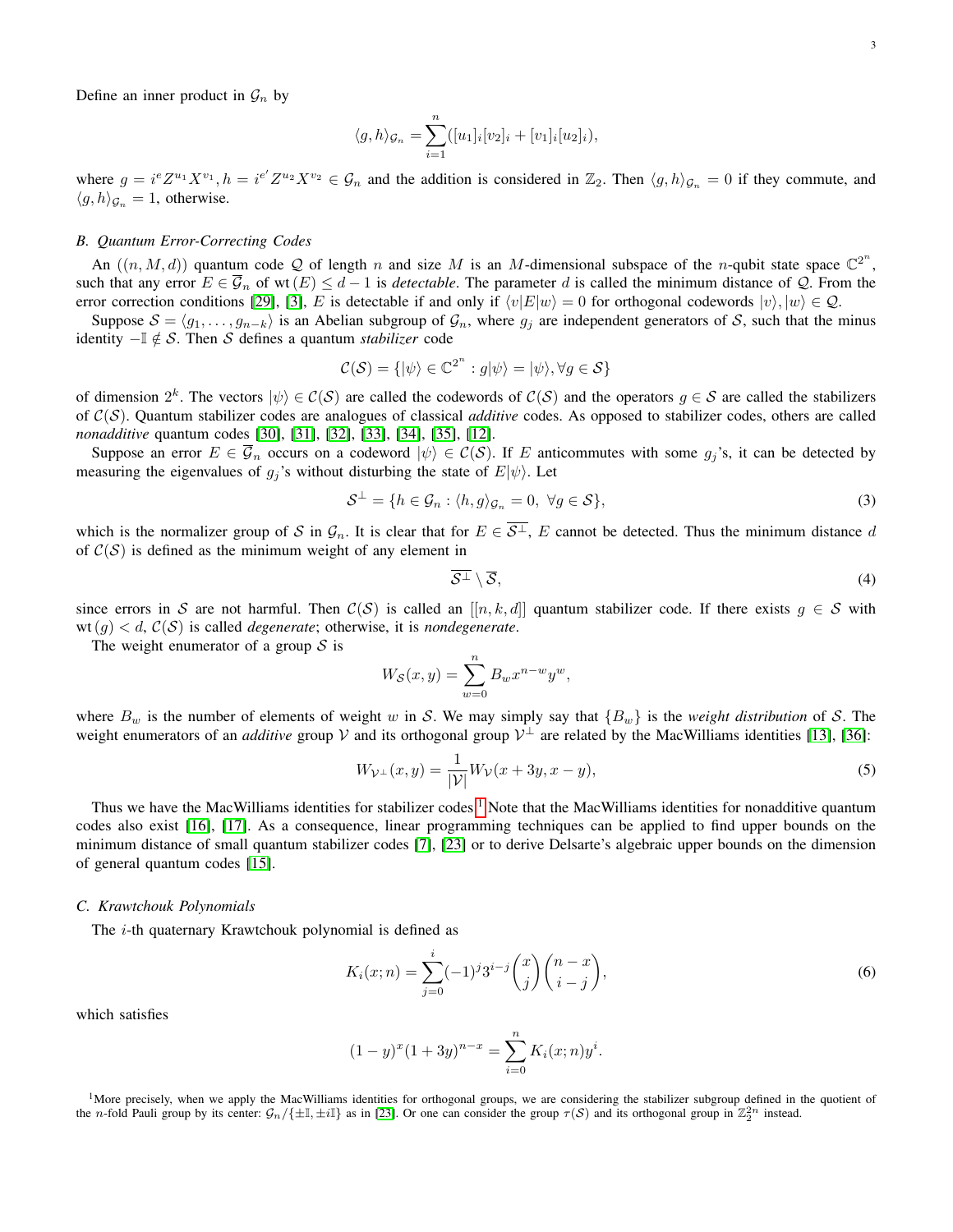The Krawtchouk polynomials satisfy the following orthogonality relation

<span id="page-3-0"></span>
$$
\sum_{i=0}^{n} K_r(i; n) K_i(s; n) = 4^n \delta_{r,s}.
$$
\n(7)

where  $\delta_{r,s}$  is the Kronecker delta function. Thus they form a basis of polynomials with finite degree n. They are especially useful in the MacWilliams theory and algebraic linear programming bounds. Details of Krawtchouk polynomials can be found in [\[13\]](#page-21-12), [\[37\]](#page-22-21), [\[15\]](#page-21-14). Here we survey some properties of the quaternary Krawtchouk polynomials. For convenience, sometimes we may simply write  $K_i(x) = K_i(x; n)$  when the underlying *n* is clear from the context.

Let  $\{B_w\}$  and  $\{B_w^{\perp}\}\$  be the weight distributions of a stabilizer group S and its orthogonal subset  $\overline{S^{\perp}}$  in  $\overline{\mathcal{G}}_n$ , respectively. Thus Eqs. [\(5\)](#page-2-1) and [\(6\)](#page-2-2) imply

$$
B_i^{\perp} = \frac{1}{|S|} \sum_{j=0}^{n} B_j K_i(j; n), \ i = 0, \dots, n.
$$

A symmetry relation is satisfied by the polynomials

$$
3^{i}\binom{n}{i}K_{s}(i;n) = 3^{s}\binom{n}{s}K_{i}(s;n). \tag{8}
$$

The following property is needed in the proof of Singleton bound later (Sec. [IV-A\)](#page-8-0)

$$
\sum_{i=0}^{n} {n-i \choose n-j} K_i(x;n) = 4^j {n-x \choose j}.
$$
\n(9)

Every polynomial of degree at most  $n$  has a unique expansion in the basis of Krawtchouk polynomials. If a polynomial  $f(x)$  has the expansion

<span id="page-3-1"></span>
$$
f(x) = \sum_{i=0}^{t} f_i K_i(x),
$$

then

<span id="page-3-5"></span><span id="page-3-4"></span><span id="page-3-3"></span>
$$
f_i = 4^{-n} \sum_{j=0}^{n} f(j) K_j(i).
$$

The Christoffel-Darboux formula is of importance [\[37\]](#page-22-21):

$$
K_{t+1}(x)K_t(a) - K_t(x)K_{t+1}(a) = \frac{4(a-x)}{t+1}3^t \binom{n}{t} \sum_{i=0}^t \frac{K_i(x)K_i(a)}{3^i \binom{n}{i}}.
$$
\n
$$
(10)
$$

The Krawtchouk polynomials satisfy a recurrence relation,

$$
(i+1)K_{i+1}(x) = (3n-2i-4x)K_i(x) - 3(n-i+1)K_{i-1}(x).
$$
\n(11)

The following equation is derived in [\[15,](#page-21-14) Lemma 2]

<span id="page-3-2"></span>
$$
K_i(x)K_j(x) = \sum_{l=0}^{n} K_l(x) \sum_{r=0}^{n-l} \alpha(l, i, j, r),
$$
\n(12)

where

$$
\alpha(l,i,j,r) = {l \choose 2l+2r-i-j} {n-l \choose r} {2l+2r-i-j \choose l+r-j} 2^{i+j-2r-l} 3^r.
$$
\n(13)

Denote by  $r_t$  the smallest root of  $K_t(x)$ . It is well known that  $r_t > r_{t+1}$  [\[13\]](#page-21-12) and that when t grows linearly with n we have

$$
\frac{r_t}{n} = \frac{3}{4} - \frac{t}{2n} - \frac{1}{2} \sqrt{3\frac{t}{n}(n - \frac{t}{n})} + o(1).
$$

Define

$$
f(x) = \frac{1}{a - x} \left\{ K_{t+1}(x) K_t(a) - K_t(x) K_{t+1}(a) \right\}^2.
$$
 (14)

This polynomial yields the first linear programming bound for classical codes over  $\mathbb{F}_4$  [\[38\]](#page-22-22),[\[37\]](#page-22-21). To get the first linear programming bound in the asymptotic case, for large  $n$ , we choose

$$
\frac{t}{n} = \frac{3}{4} - \frac{1}{2}\delta - \frac{1}{2}\sqrt{3\delta(1-\delta)} + o(1),
$$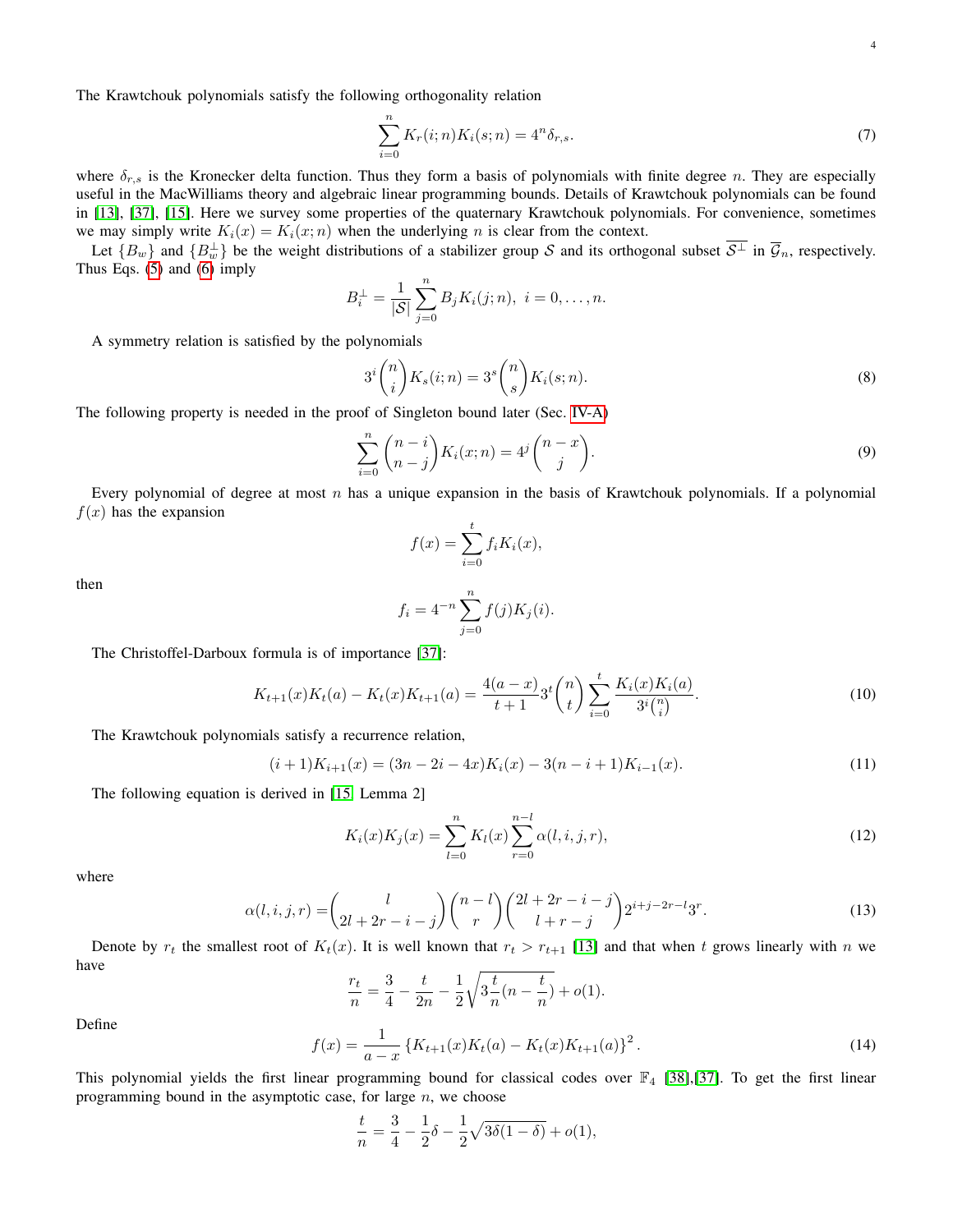where  $\delta = d/n$ , and a so that  $r_{t+1} < a < r_t$  and  $\frac{K_t(a)}{K_{t+1}(a)} = -1$ .

The Krawtchouk polynomials also form a basis for multivariate polynomials. In our case, we will need the basis of bivariate polynomials of degrees at most  $n, c$  in  $x, y$ , respectively:

$$
\{K_i(x;n)K_j(y;c)\}.
$$

Then a polynomial  $f(x, y)$  of degree at most  $n, c$  in  $x, y$  has a unique *Krawtchouk expansion* 

$$
f(x,y) = \sum_{i=0}^{n} \sum_{j=0}^{c} f_{i,j} K_i(x;n) K_j(y;c),
$$

where

$$
f_{i,j} = \frac{1}{4^{n+c}} \sum_{u=0}^{n} \sum_{v=0}^{c} f(u,v) K_u(i;n) K_v(j;c).
$$
 (15)

# III. ENTANGLEMENT-ASSISTED QUANTUM CODES

<span id="page-4-0"></span>In the following we consider Pauli operators of the form

<span id="page-4-4"></span>
$$
E^A \otimes F^B \in \overline{\mathcal{G}}_{n+c}
$$

for  $E^A \in \overline{\mathcal{G}}_n$ ,  $F^B \in \overline{\mathcal{G}}_c$ , where the superscripts A and B denote two parties Alice and Bob, respectively. We may implicitly write E ⊗ F for simplicity when it is clear from the context. We will define two *split weight enumerators* for EA quantum codes that count weights on Alice and Bob's qubits separately, and then derive their MacWilliams identities, which is a key step to prove algebraic linear programming bounds for general EA quantum codes. √

Assume Alice and Bob share c pairs of maximally-entangled states  $(|00\rangle + |11\rangle)/$ 2, called *ebits*. In addition, Alice has other  $n - c$  qubits in the state  $|0\rangle$ . Then Alice will encode information in her qubits (a total of n qubits) and send them to Bob through a noisy channel. Bob's c qubits are assumed to be error-free during the whole process. Since the qubits of Alice and Bob are entangled, the encoded quantum state lies in an  $(n + c)$ -qubit state space. (Details of the encoding procedure can be found in [\[25\]](#page-22-8).) Thus we define an EA quantum code as follows.

<span id="page-4-1"></span>**Definition 1.** An  $((n, M, d; c))$  EA quantum code Q is an M-dimensional subspace of the  $(n + c)$ -qubit state space  $\mathbb{C}^{2^{n+c}}$ such that

1) for  $|\psi\rangle \in \mathcal{Q}$ , Tr<sub>A</sub>  $(|\psi\rangle \langle \psi|) = \frac{1}{2c} \mathbb{I}^B$ ; 2) for  $E^A \in \overline{\mathcal{G}}_n$  of wt  $(E^A) \leq d-1$ ,  $E' = E^A \otimes \mathbb{I}^B$  is detectable.

The first condition in Def. [1](#page-4-1) ensures that Alice and Bob share c ebits and that the encoding is locally performed by Alice. The parameter d is called the minimum distance of  $Q$ , which quantifies the maximum weight of a detectable Pauli error. Denote by  $R = \frac{\log_2 M}{n}$  the code rate, by  $\delta = \frac{d}{n}$  the relative distance, and by  $\rho = \frac{c}{n}$  the entanglement-assistance rate. If Q is defined by a stabilizer group (of  $\mathcal{G}_{n+c}$ ) of size  $2^{n+c-k}$ , we have  $M = 2^k$  and Q is called an  $[[n, k, d; c]]$  EA stabilizer code [\[18\]](#page-22-1). If, furthermore,  $c = n - k$ ,  $Q$  is called a *maximal-entanglement* EA stabilizer code.

Suppose Q has an orthonormal basis  $\{|\psi_i\rangle\}$  and  $P = \sum_i |\psi_i\rangle\langle\psi_i|$  is the orthogonal projector onto Q. The quantum error correction conditions [\[29\]](#page-22-13), [\[3\]](#page-21-2) say that an error operator  $E \in \overline{\mathcal{G}}_{n+c}$  is detectable by Q if and only if

<span id="page-4-3"></span><span id="page-4-2"></span>
$$
\langle \psi_i | E | \psi_j \rangle = \lambda_E \delta_{i,j}
$$

or  $PEP = \lambda_E P$  for some constant  $\lambda_E$  depending on E. An error operator E is called a *degenerate* error if  $\lambda_E \neq 0$ ; otherwise, it is *nondegenerate*.

Similarly to the case of quantum codes [\[16\]](#page-21-15), we define two split weight enumerators  ${B_{i,j}}$  and  ${B_{i,j}^{\perp}}$  of Q by

$$
B_{i,j} = \frac{1}{M^2} \sum_{\substack{E_i \in \overline{\mathcal{G}}_n, \text{wt}(E_i) = i \\ E_j \in \overline{\mathcal{G}}_c, \text{wt}(E_i) = j}} (\text{Tr}\left((E_i \otimes E_j)P\right))^2, \ i = 0, \dots, n; j = 0, \dots, c; \nB_{i,j}^\perp = \frac{1}{M} \sum_{\substack{E_i \in \overline{\mathcal{G}}_n, \text{wt}(E_i) = i \\ E_j \in \overline{\mathcal{G}}_c, \text{wt}(E_j) = j}} \text{Tr}\left((E_i \otimes E_j)P(E_i \otimes E_j)P\right), \ i = 0, \dots, n; j = 0, \dots, c. \tag{17}
$$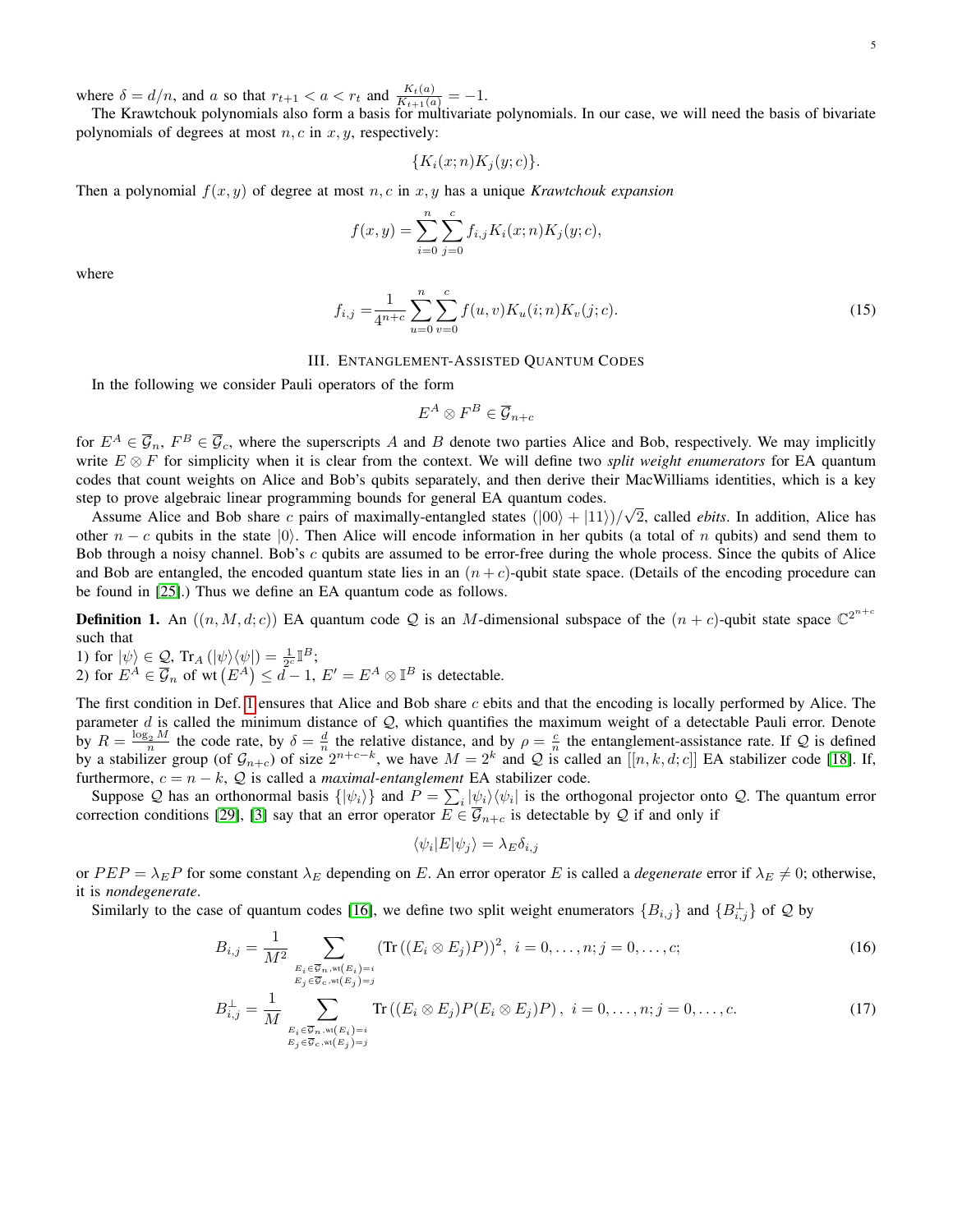Since  $P = \sum_i |\psi_i\rangle\langle\psi_i|$ , we can rewrite  $B_{i,j}$  and  $B_{i,j}^{\perp}$  as

$$
B_{i,j} = \frac{1}{M^2} \sum_{\substack{E_i \in \overline{\mathcal{G}}_n, \mathbf{w}(E_i) = i \\ E_j \in \overline{\mathcal{G}}_c, \mathbf{w}(E_j) = j}} |\sum_l \langle \psi_l | E_i \otimes E_j | \psi_l \rangle|^2,
$$
  

$$
B_{i,j}^{\perp} = \frac{1}{M} \sum_{\substack{E_i \in \overline{\mathcal{G}}_n, \mathbf{w}(E_i) = i \\ E_j \in \overline{\mathcal{G}}_c, \mathbf{w}(E_j) = j}} |\langle \psi_l | E_i \otimes E_j | \psi_m \rangle|^2.
$$

Thus  $\{B_{i,j}\}$  is a distribution of errors that do not corrupt the code space of Q, while  $\{B_{i,j}^{\perp}\}$  is a distribution of errors that are undetectable by Q.

<span id="page-5-0"></span>**Theorem 2.** Suppose Q is an  $((n, M, d; c))$  EA quantum code with projector P and split weight enumerators  $\{B_{i,j}\}\$  and  ${B_{i,j}^{\perp}}$ , defined in [\(16\)](#page-4-2) and [\(17\)](#page-4-3), respectively. Then

1)  $B_{0,0} = B_{0,0}^{\perp} = 1$ ;  $B_{i,j}^{\perp} \ge B_{i,j} \ge 0$ ; 2)  $B_{0,j} = 0$  for  $j = 1, \ldots, c;$ 

3)

<span id="page-5-3"></span>
$$
\begin{cases}\nB_{i,0} = B_{i,0}^{\perp}, & i = 1, \dots, d - 1; \\
B_{d,0} < B_{d,0}^{\perp};\n\end{cases}\n\tag{18}
$$

<span id="page-5-2"></span><span id="page-5-1"></span>4)

$$
B_{i,j}^{\perp} = \frac{M}{2^{n+c}} \sum_{u=0}^{n} \sum_{v=0}^{c} B_{u,v} K_i(u;n) K_j(v;c); \qquad (19)
$$

$$
B_{i,j} = \frac{1}{2^{n+c}M} \sum_{u=0}^{n} \sum_{v=0}^{c} B_{u,v}^{\perp} K_i(u;n) K_j(v;c).
$$
 (20)

*Proof.* 1) The first part is straightforward and the second part is from the Cauchy-Schwartz inequality.

2) By Definition [1,](#page-4-1) we have  $\text{Tr}_A(P) = \frac{M}{2^c} \mathbb{I}^B$ . Then for  $j > 0$ ,

$$
B_{0,j} = \frac{1}{M^2} \sum_{E_j \in \overline{\mathcal{G}}_c, \text{wt}(E_j) = j} (\text{Tr}((\mathbb{I}^A \otimes E_j)P))^2
$$
  
= 
$$
\frac{1}{M^2} \sum_{E_j \in \overline{\mathcal{G}}_c, \text{wt}(E_j) = j} (\text{Tr}(E_j \text{Tr}_A(P)))^2 = 0,
$$

since  $Tr(E) = 0$  for a nonidentity Pauli operator E.

3) We have  $B_{i,0} = B_{i,0}^{\perp}$  if and only if  $\langle \psi_l | E^A \otimes I^B | \psi_m \rangle = 0$  for  $E \in \overline{\mathcal{G}}_n$  with wt $(E) = i$  and for all  $l \neq m$ .

4) The proof is similar to that in [\[16\]](#page-21-15). The projector  $P$  can be expressed as

$$
P = \sum_{u=0}^{n} \sum_{v=0}^{c} \sum_{\substack{D_u \in \overline{\mathcal{G}}_n, \text{wt}(D_u) = u \\ D_v \in \overline{\mathcal{G}}_c, \text{wt}(D_v) = v}} \frac{\text{Tr}\left((D_u \otimes D_v)P\right)}{2^{n+c}} D_u \otimes D_v,
$$

since  $\{D_u \otimes D_v\}_{u,v}$  is a basis of linear operators on  $\mathbb{C}^{2^{n+c}}$ . For convenience, we will simply write  $D_u \otimes D_v$  as the index of summation and similarly for  $E_i \otimes E_j$ . By definition,

$$
B_{i,j}^{\perp} = \frac{1}{M} \sum_{E_i \otimes E_j} \sum_{\substack{u,v \ b u' \in D_v \\ u',v'}} \frac{\text{Tr}\left((D_u \otimes D_v)P\right) \text{Tr}\left((D_{u'} \otimes D_{v'})P\right)}{2^{2(n+c)}} \cdot \text{Tr}\left((E_i \otimes E_j)(D_u \otimes D_v)(E_i \otimes E_j)(D_{u'} \otimes D_{v'})\right)
$$
  
\n
$$
\stackrel{(a)}{=} \frac{1}{M} \sum_{E_i \otimes E_j} \sum_{u,v} \sum_{D_u \otimes D_v} \frac{(\text{Tr}\left((D_u \otimes D_v)P\right))^2}{2^{2(n+c)}} \cdot \text{Tr}\left((E_i \otimes E_j)(D_u \otimes D_v)(E_i \otimes E_j)(D_{u'} \otimes D_{v'})\right)
$$
  
\n
$$
= \frac{M}{2^{n+c}} \sum_{u,v} \sum_{D_u \otimes D_v} \frac{(\text{Tr}\left((D_u \otimes D_v)P\right))^2}{M^2} \cdot \sum_{E_i} \frac{\text{Tr}\left(E_i D_u E_i D_u\right)}{2^n} \sum_{E_j} \frac{\text{Tr}\left(E_j D_v E_j D_v\right)}{2^c}
$$
  
\n
$$
\stackrel{(b)}{=} \frac{M}{2^{n+c}} \sum_{u,v} B_{u,v} K_i(u; n) K_j(v; c),
$$

where (a) is because the trace of a nonidentity Pauli operator is zero. To prove (b), note that  $Tr(E_iD_uE_iD_u)/2^n = 1$  if  $E_i$ and  $D_u$  commute; and  $\text{Tr}(E_i D_u E_i D_u) / 2^n = 1$ , otherwise. The rest is simply to determine the number of  $E_i$  that commute with  $D_u$ .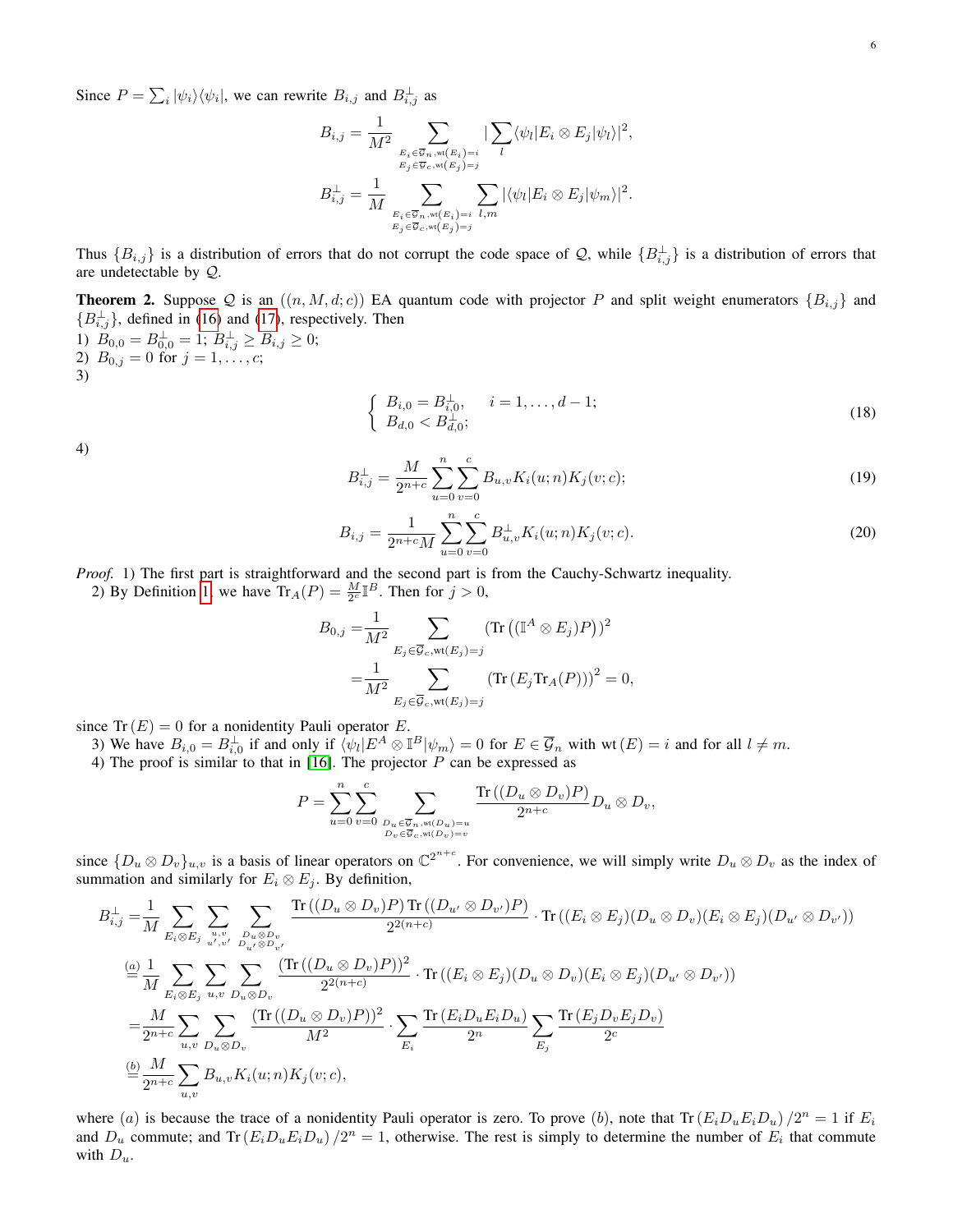Eq. [\(20\)](#page-5-1) is obtained by applying [\(7\)](#page-3-0) twice to [\(19\)](#page-5-2).

**Definition 3.** An  $((n, M, d; c))$  EA quantum code is called *degenerate* if its split weight enumerator  $B_{i,0} > 0$  for some  $0 < i < d$ , and *nondegenerate*, otherwise.

**Remark:** The converse of Theorem [2](#page-5-0) is not necessarily true; given two distributions  $\{B_{i,j}\}\$  and  $\{B_{i,j}\}\$  satisfying the conditions 1), 2), 3), and 4) in Theorem [2,](#page-5-0) it may still be the case that no corresponding EA quantum code exists. In particular, we will derive additional constraints for the case of *EA stabilizer codes* in Theorem [16](#page-16-0) later.

Usually the existence of a code is shown by construction. The Gilbert-Varshamov bound provides a nonconstructive proof of the existence of classical codes [\[13\]](#page-21-12). Next we will prove a Gilbert-Varshamov-type bound on the size of *EA stabilizer codes*<sup>[2](#page-0-0)</sup> for fixed  $n, d, c$  in Theorem [4.](#page-6-0) We start by defining three Pauli subgroups associated with an EA stabilizer code.

Let S' be an Abelian subgroup of  $\mathcal{G}_{n+c}$  generated by

$$
g'_1 = g_1^A \otimes Z_1^B, \dots, g'_c = g_c^A \otimes Z_c^B, h'_1 = h_1^A \otimes X_1^B, \dots, h'_c = h_c^A \otimes X_c^B, g'_{c+1} = g_{c+1}^A \otimes \mathbb{I}^B, \dots, g'_{n-k} = g_{n-k}^B \otimes \mathbb{I}^B,
$$

where  $Z_j^B, X_j^B \in \mathcal{G}_c$ ,  $g_j^A, h_j^A \in \mathcal{G}_n$ ,  $0 \le c \le n - k$ , and  $g_j$  and  $h_j$  satisfy the commutation relations:

$$
\langle g_i, g_j \rangle_{\mathcal{G}_n} = 0 \text{ for } i \neq j,
$$
\n<sup>(21)</sup>

$$
\langle h_i, h_j \rangle_{\mathcal{G}_n} = 0 \text{ for } i \neq j,
$$
\n
$$
(22)
$$

$$
\langle g_i, h_j \rangle_{\mathcal{G}_n} = 0 \text{ for } i \neq j,
$$
\n
$$
(23)
$$

$$
\langle g_i, h_i \rangle_{\mathcal{G}_n} = 1 \text{ for all } i. \tag{24}
$$

(We say that  $g_i$  and  $h_i$  are *symplectic partners*.) Then S' defines an  $[[n, k, d; c]]$  EA stabilizer code  $C(S')$  by

$$
\{|\psi\rangle \in \mathbb{C}^{2^{n+c}} : g|\psi\rangle = |\psi\rangle, \forall g \in \mathcal{S}'\}
$$

of dimension  $2^k$ . We can introduce another  $2k$  independent generators  $g_{n-k+1}^A \otimes \mathbb{I}^B, \ldots, g_n^A \otimes \mathbb{I}^B, h_{n-k+1}^A \otimes \mathbb{I}^B, \ldots, h_n^A \otimes \mathbb{I}^B \in$  $\mathcal{G}_{n+c}$ , where  $g_j$  and  $h_j$  also satisfy the commutation relations. Since these  $2k$  generators commute with the stabilizers in  $\mathcal{S}'$ , they operate on the logical level of the encoded states. Thus we define a *logical* subgroup  $\mathcal{L} = \langle g_{n-k+1}, \ldots, g_n, h_{n-k+1}, \ldots, h_n \rangle$ . Let  $S_1 = \langle g_{c+1}, \ldots, g_{n-k} \rangle \subset G_n$  be the *isotropic* subgroup, which is Abelian. Let  $S_5 = \langle g_1, h_1, \ldots, g_c, h_c \rangle \subset G_n$  be the *symplectic* subgroup, which is non-Abelian. Since  $g_i h_i = -h_i g_i$ ,  $-\mathbb{I} \in \mathcal{S}_S$ . Let  $\mathcal{S} = \{g_1 g_2 : g_1 \in \mathcal{S}_S, g_2 \in \mathcal{S}_I\}$  be the *simplified* stabilizer group, which is non-Abelian. Since the elements in  $S_S$  commute with the elements in  $S_I$ , we can safely denote S by the notation  $S_S \times S_I$  and similarly in the following. Then the minimum distance d of  $C(S')$  is the minimum weight of any element in

$$
\overline{\mathcal{S}^{\perp}} \setminus \overline{\mathcal{S}_{\mathrm{I}}}.\tag{25}
$$

Now we prove a Gilbert-Varshamov bound for EA stabilizer codes.

<span id="page-6-0"></span>**Theorem 4.** There exists an  $[[n, k, d; c]]$  EA stabilizer code provided that

$$
(2^{n+k-c} - 2^{n-k-c}) \sum_{j=0}^{d-1} \binom{n}{j} 3^j \le 4^n - 1.
$$

As  $n$  becomes large, we have

$$
R = 1 + \rho - \delta \log_2 3 - H_2(\delta),
$$

where  $H_2(x) = -x \log_2 x - (1 - x) \log_2(1 - x)$  is the binary entropy function.

*Proof.* The first part is similar to the proof of the Gilbert-Varshamov bound for quantum stabilizer codes [\[6\]](#page-21-5), [\[39\]](#page-22-23). Let  $N_k$  be the number of all  $[[n, k; c]]$  EA stabilizer codes. Let M denote the multiset

$$
\bigcup_{\mathcal{S}} \overline{\mathcal{S}^\perp} \setminus \overline{\mathcal{S}_I},
$$

where the union is over all simplified stabilizer subgroups  $S = S_S \times S_I$  of  $[[n, k; c]]$  EA stabilizer codes. For each S, there are  $(2^{n+k-c}-2^{n-k-c})$  elements in  $\overline{\mathcal{S}^{\perp}} \setminus \overline{\mathcal{S}_1}$ . Recall that the *n*-fold Clifford group is the set of unitary operators that preserve the *n*-fold Pauli group  $\mathcal{G}_n$  by conjugation. It is known that the *n*-fold Clifford group is transitive on  $G_n \setminus \{\mathbb{I}\}\$ . That is, for

<span id="page-6-4"></span><span id="page-6-3"></span><span id="page-6-2"></span><span id="page-6-1"></span> $\Box$ 

 $2A$  similar result has been provided in [\[24\]](#page-22-7), but the argument there was incomplete.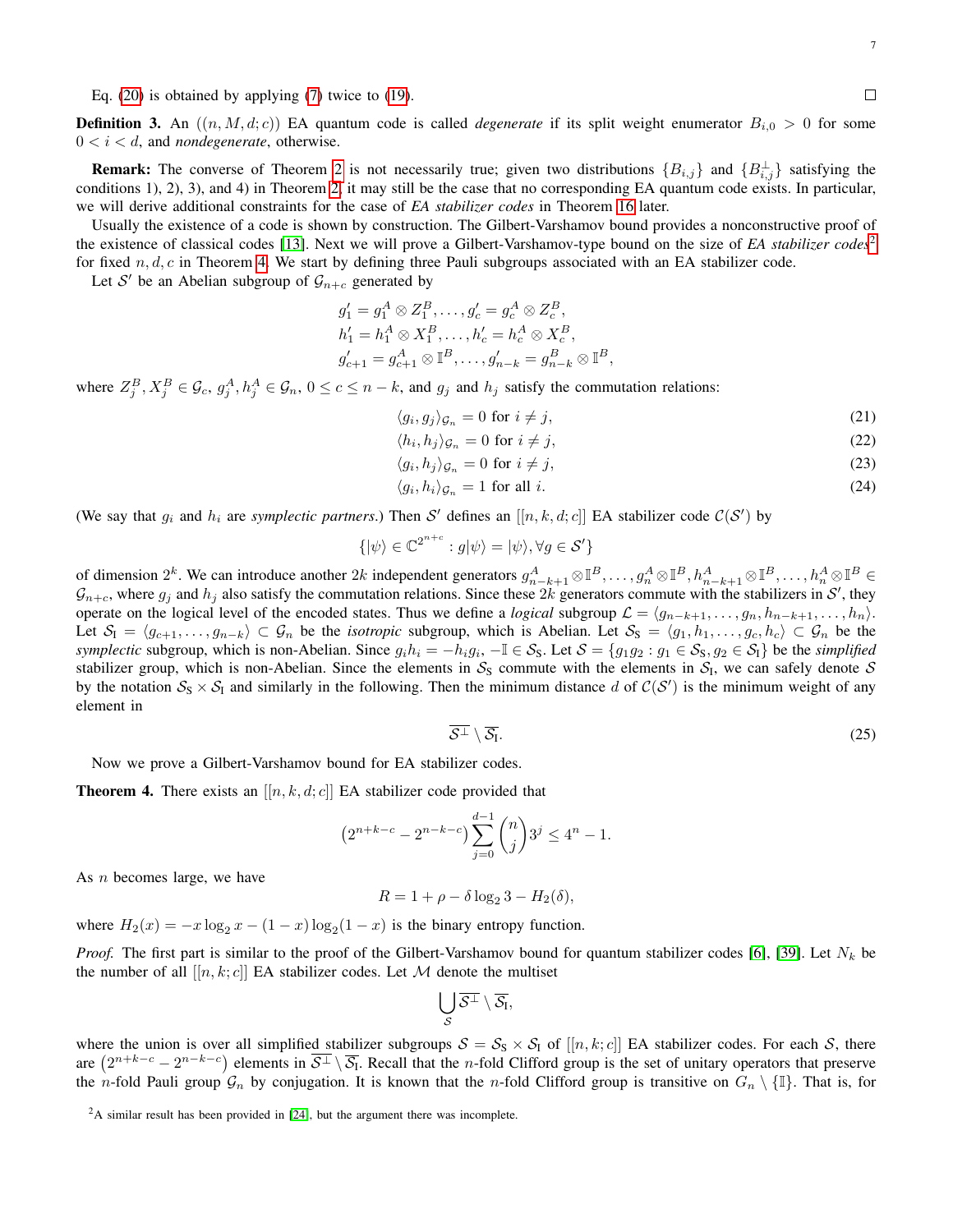$$
N_k \cdot \frac{2^{n+k-c} - 2^{n-k-c}}{4^n - 1}
$$

times in M. Now we delete from M those  $\overline{S^{\perp}} \setminus \overline{S_I}$  with at least one nonidentity element of weight less than d. At most

$$
\sum_{j=0}^{d-1} \binom{n}{j} 3^j \cdot N \cdot \frac{2^{n+k-c} - 2^{n-k-c}}{4^n - 1}
$$

S are removed from the union of M. If this number is smaller than  $N_k$ , there exists an  $[[n, k, d; c]]$  EA stabilizer code. The second part is from Stirling's approximation:

<span id="page-7-5"></span>
$$
\frac{1}{n}\log_2\binom{n}{d} = H_2\left(\frac{d}{n}\right) + o(1),\tag{26}
$$

where  $o(1)$  tends to 0 as *n* increases.

The Gilbert-Varshamov bound for EA stabilizer codes suggests that entanglement-assisted quantum codes may have higher code dimension than codes without entanglement assistance for fixed n and d.

#### IV. UPPER BOUNDS FOR EA QUANTUM CODES

<span id="page-7-0"></span>In this section, we will derive Delsarte's algebraic linear programming bounds for *general* quantum codes with entanglement assistance. We first derive the main theorem, similar to [\[15,](#page-21-14) Theorem 4] and [\[26,](#page-22-9) Theorem 3].

<span id="page-7-4"></span>**Theorem 5.** Let  $Q$  be an  $((n, M, d; c))$  EA quantum code. Let

$$
f(x,y) = \sum_{i=0}^{n} \sum_{j=0}^{c} f_{i,j} K_i(x;n) K_j(y;c)
$$

be a polynomial with nonnegative coefficients  $\{f_{i,j}\}$  in the Krawtchouk expansion [\(15\)](#page-4-4). Assume that

$$
f_{i,0} > 0 \text{, for } 0 \le i \le d - 1; \tag{27}
$$

$$
f(x,y) \le 0, \text{ for } x \ge d \text{ or } y \ge 1. \tag{28}
$$

Then

<span id="page-7-2"></span>
$$
M \le \frac{1}{2^{n+c}} \max_{0 \le l \le d-1} \frac{f(l,0)}{f_{l,0}}.
$$

If  $Q$  is nondegenerate, then

<span id="page-7-3"></span><span id="page-7-1"></span>
$$
M \le \frac{1}{2^{n+c}} \frac{f(0,0)}{f_{0,0}}.\tag{29}
$$

*Proof.* Suppose Q is an  $((n, M, d; c))$  EA quantum code with split weight enumerators  $\{B_{i,j}\}\$  and  $\{B_{i,j}^{\perp}\}\$ . Then

$$
2^{n+c}M\sum_{i=0}^{d-1}f_{i,0}B_{i,0} \leq 2^{n+c}M\sum_{i=0}^{n}\sum_{j=0}^{c}f_{i,j}B_{i,j}
$$
  
\n
$$
\stackrel{(a)}{=}2^{n+c}M\sum_{i=0}^{n}\sum_{j=0}^{c}f_{i,j}\cdot\frac{1}{2^{n+c}M}\sum_{u=0}^{n}\sum_{v=0}^{c}B_{u,v}^{\perp}K_{i}(u;n)K_{j}(v;c)=\sum_{u=0}^{n}\sum_{v=0}^{c}B_{u,v}^{\perp}f(u,v)
$$
  
\n
$$
=\sum_{i=0}^{d-1}B_{i,0}^{\perp}f(i,0)+\sum_{i=d}^{n}B_{i,0}^{\perp}f(i,0)+\sum_{i=0}^{n}\sum_{j=1}^{c}B_{i,j}^{\perp}f(i,j)
$$
  
\n
$$
\stackrel{(b)}{\leq}\sum_{i=0}^{d-1}B_{i,0}^{\perp}f(i,0)=\sum_{i=0}^{d-1}B_{i,0}f(i,0),
$$

where (a) is by [\(20\)](#page-5-1) from Theorem [2;](#page-5-0) (b) follows from assumption [\(28\)](#page-7-1). The last equality is by [\(18\)](#page-5-3) from Theorem [2.](#page-5-0) Thus

$$
M \le \frac{1}{2^{n+c}} \frac{\sum_{i=0}^{d-1} B_{i,0} f(i,0)}{\sum_{l=0}^{d-1} f_{l,0} B_{l,0}} \le \frac{1}{2^{n+c}} \max_{0 \le l \le d-1} \frac{f(l,0)}{f_{l,0}}.
$$

If Q is nondegenerate, we have its split weight enumerator  $B_{i,0} = 0$  for  $0 < i < d$ . Using this additional constraint in the above proof, we have [\(29\)](#page-7-2).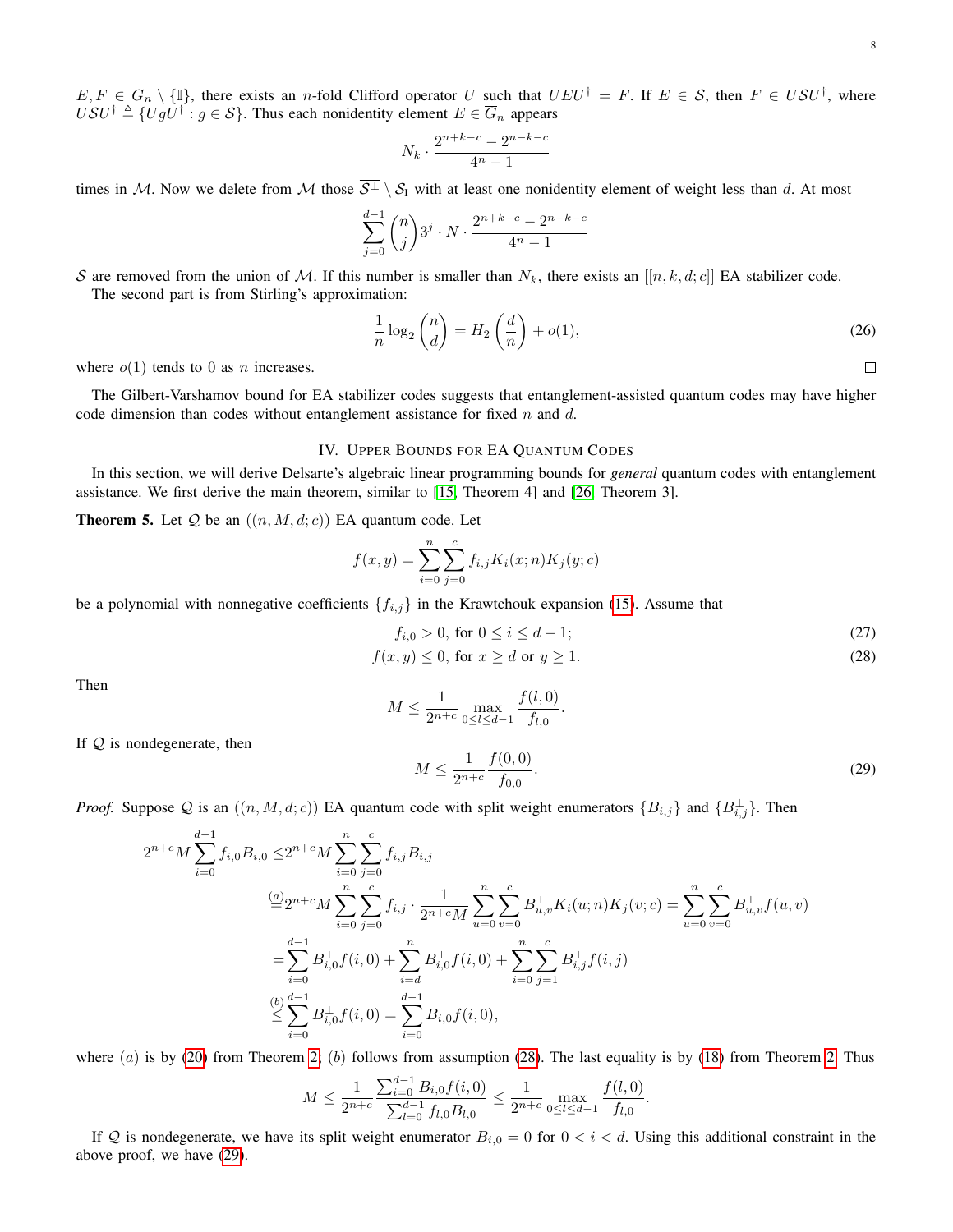<span id="page-8-1"></span> $\Box$ 

It remains to find good polynomials  $f(x, y)$  that satisfy [\(27\)](#page-7-3) and [\(28\)](#page-7-1).

#### <span id="page-8-0"></span>*A. Singleton Bound for EA Quantum Codes*

The Singleton bound for EA stabilizer codes was proposed in [\[18\]](#page-22-1), which is obtained by an information-theoretical approach [\[40\]](#page-22-24). Herein we prove a Singleton bound for EA quantum codes. Our bound applies to nonadditive EA quantum codes as well, and is thus more general than the one in [\[18\]](#page-22-1).

**Theorem 6.** For an  $((n, M, d; c))$  EA quantum code Q, if  $d \leq (n + 2)/2$ , then

$$
M \le 2^{n+c-2(d-1)}.
$$

If  $\mathcal Q$  is nondegenerate, the bound holds for any d.

*Proof.* Let

$$
f(x,y) = 4^{n-d+1} \prod_{i=d}^{n} \left(1 - \frac{x}{i}\right) \cdot 4^c \prod_{j=1}^c (y-j) = 4^{n+c-d+1} \frac{\binom{n-x}{n-d+1}}{\binom{n}{d-1}} \prod_{j=1}^c (y-j).
$$
 (30)

From [\(15\)](#page-4-4), [\(7\)](#page-3-0), and [\(9\)](#page-3-1), after some calculation, we have

$$
f_{i,j} = \frac{{n-i \choose d-1}}{{n \choose d-1}} \geq 0.
$$

It can be easily checked that  $f_{i,0} > 0$  for  $0 \le i \le d-1$  and  $f(x,y) = 0$  if  $x \ge d$  or  $y \ge 1$ . Also  $f(0,0)/f_{0,0} \ge f(i,0)/f_{i,0}$ for  $1 \le i \le d-1$  if  $d \le (n+2)/2$ . Thus by Theorem [5,](#page-7-4) we have  $M \le \frac{1}{2^{n+c}} \frac{f(0,0)}{f_{0,0}}$  $\frac{(0,0)}{f_{0,0}}=2^{n+c-2(d-1)}.$  $\Box$ 

The assumption  $d \leq (n+2)/2$  is reasonable for quantum codes [\[15\]](#page-21-14) because of the no-cloning theorem [\[41\]](#page-22-25); however, entanglement can increase the error-correcting ability of quantum codes as Grassl has proposed a construction of EA stabilizer codes with  $d > (n+2)/2$  [\[42\]](#page-22-10).

The argument used in [\[18\]](#page-22-1) does not generalize to this case of  $d > (n+2)/2$ . Also, the polynomial  $f(x, y)$  in Eq. [\(30\)](#page-8-1) does not work for  $d > \frac{n+2}{2}$  since  $f_{l,0} = \frac{\binom{n-1}{d-1}}{\binom{n}{l}}$  $\frac{d^{(d-1)}}{d^{(n-1)}} = 0$  if  $n - l < d - 1$ , which will lead to a trivial upper bound  $M < \infty$ . To solve this problem, a possible way is to introduce another polynomial  $h(x, y) \triangleq f(x, y) + g(x, y)$  such that  $g_{l,0} > 0$  for those l with  $f_{l,0} = 0$ . A candidate is

$$
g^{a}(x, y) = 4^{a} \prod_{i=1}^{n} (x - i) \prod_{j=1}^{c} (y - j)
$$

with coefficient

$$
g_{x,y}^a = 4^{a-n-c}
$$

in the Krawtchouk expansion, where  $a$  is some real number chosen appropriately. Apparently, we can apply Theorem [5](#page-7-4) with polynomial  $g^a(x, y)$  and obtain another trivial bound

$$
M \le 2^{n+c}.
$$

Now define

$$
h^{a}(x,y) = f(x,y) + g^{a}(x,y)
$$

with coefficient

$$
h_{x,y}^a = f_{x,y} + g_{x,y}^a.
$$

By linearity, we can apply Theorem [5](#page-7-4) with  $h^a(x, y)$ . Optimizing over appropriate real numbers a, we have the following theorem.

<span id="page-8-2"></span>**Theorem 7.** (Refined Singleton Bound) For an  $((n, M, d; c))$  EA quantum code  $Q$ , then

$$
M \leq \frac{1}{2^{n+c}} \min \left\{ \max_{0 \leq l \leq d-1} \frac{f(l,0)}{f_{l,0}}, \min_{0 \leq a \leq n+c} \max_{0 \leq l \leq d-1} \frac{h^a(l,0)}{h^a_{l,0}} \right\}.
$$

Note that the range  $0 \le a \le n + c$  can be enlarged.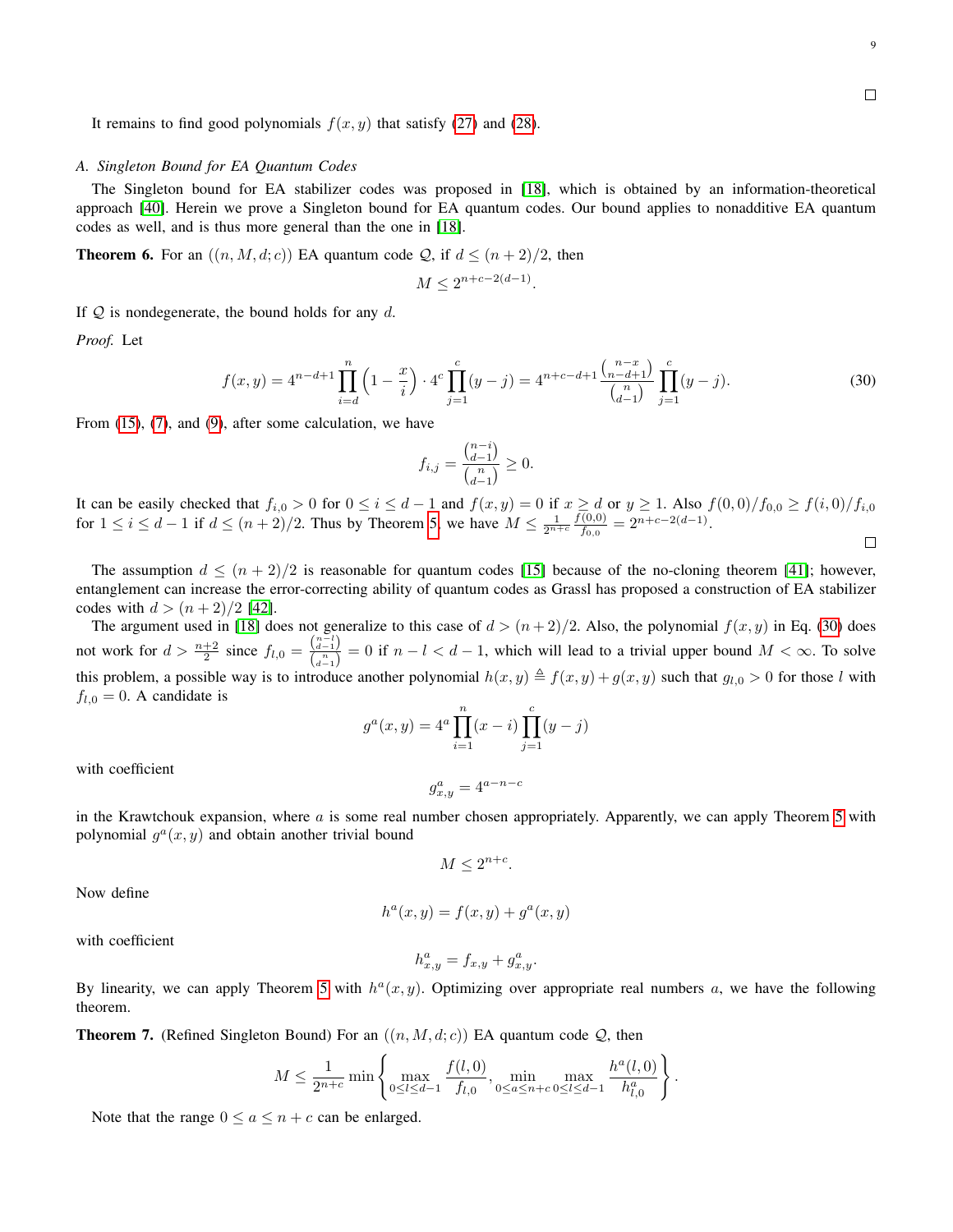The smallest EA quantum code with  $d > (n + 2)/2$  in [\[42\]](#page-22-10) has parameters [[9, 1, 6; 1]]. Applying this theorem with  $n = 9, d = 6, c = 1$ , and optimizing over a from 0 to 10 with increment 0.001, we have

$$
M\leq 3.73\cdots.
$$

Therefore, the  $[[9,1,6;1]]$  EA quantum code is optimal.

Remark: The refined Singleton bound for EA quantum codes in Theorem [7](#page-8-2) is not monotonic in d, while it appears to be monotonic in c. For  $n = 9, d = 7, c = 1$ , we have  $M \le 5.63$ ; for  $n = 9, d = 8, c = 1$ , we have  $M \le 5.18$ . Thus the quest for a good general bound remains open. It is our future direction to find suitable auxiliary polynomials.

#### *B. Hamming Bounds for EA Quantum Codes*

It is known that a nondegenerate  $[[n, k, d; c]]$  EA stabilizer code satisfies the EA Hamming bound [\[43\]](#page-22-26), [\[44\]](#page-22-27). Herein we derive a Hamming bound for general EA quantum codes.

**Theorem 8.** For an unrestricted (nondegenerate or degenerate)  $((n, M, d, c))$  EA quantum code  $Q$ ,

$$
M \le 2^{n+c} \max_{0 \le l \le d-1} \frac{\sum_{i=0}^{t} \sum_{j=0}^{t} \sum_{r=0}^{n-l} \alpha(l, i, j, r)}{\left(\sum_{i=0}^{t} K_i(l; n)\right)^2},\tag{31}
$$

where  $t = \lfloor \frac{d-1}{2} \rfloor$  and  $\alpha(l, i, j, r)$  is defined in [\(13\)](#page-3-2).

If  $Q$  is nondegenerate,

$$
M\sum_{j=0}^{t} 3^{j} \binom{n}{j} \le 2^{n+c}.\tag{32}
$$

*Proof.* Let  $f_{l,j}^H = F_l^H$ , where

$$
F_l^H = \left(\sum_{i=0}^t K_i(l; n)\right)^2.
$$
\n(33)

Using [\(7\)](#page-3-0) and [\(12\)](#page-3-3), one can show that

$$
f^{H}(x, y) = 4^{n+c} \sum_{i=0}^{t} \sum_{j=0}^{n} \sum_{r=0}^{n-x} \alpha(x, i, j, r)
$$

is the polynomial with coefficients  $f_{l,j}^H$  in the Krawtchouk expansion. It can be checked easily that  $f^H(x,y) = 0$  if  $x \ge d$  or  $y \geq 1$ . Thus we can apply Theorem [5.](#page-7-4)

<span id="page-9-3"></span><span id="page-9-1"></span><span id="page-9-0"></span> $\Box$ 

For degenerate  $((n, M, d; c))$  EA quantum codes, [\(31\)](#page-9-0) and [\(32\)](#page-9-1) coincide if  $\max_{0 \le l \le d-1} \frac{f^H(i,0)}{f^H}$  $\frac{\partial f_{l,0}^{H}}{\partial f_{l,0}^{H}}$  is achieved at  $l = 0$ . The region of  $n, d$  where the quantum Hamming bound holds for degenerate quantum stabilizer codes has been discussed in [\[45\]](#page-22-28), [\[26\]](#page-22-9). So far, there is no evidence of degenerate quantum codes that violate the nondegenerate Hamming bound [\(32\)](#page-9-1). The same analysis can be considered here. Note that for fixed n, d, the value of l that maximizes  $\frac{f^H(l,0)}{f^H}$  $\frac{t,0)}{f_{t,0}^H}$  does not depend on c. In Fig. [1,](#page-10-1) we plot the degenerate and nondegenerate Hamming bounds at  $d = 9$  and  $c = 3$ . The two bounds coincide after  $n = 19$ . We have observed similar behaviors for several values of  $d$  and  $t$ . Thus we have the following conjecture:

**Conjecture 9.** The nondegenerate Hamming bound [\(32\)](#page-9-1) holds for degenerate  $((n, M, d; c))$  EA quantum codes for  $n \geq N(t)$ , where  $N(t)$  does not depend on c.

<span id="page-9-2"></span>The first few values of  $N(t)$  are listed in Table [I.](#page-9-2) Similar results have been observed for data-syndrome codes [\[26\]](#page-22-9).

|                                                    | 2 3 4 5 6 7 8 9 10 |  |  |  |  |
|----------------------------------------------------|--------------------|--|--|--|--|
| $N(t)$   9   14   19   24   30   35   40   46   51 |                    |  |  |  |  |

TABLE I: Values of  $N(t)$  for  $2 \le t \le 10$ .

Recall that Theorem [4](#page-6-0) suggests that M can be larger by introducing entanglement assistance. Also the degenerate and nondegenerate Hamming bounds diverge at low code rate from the above discussion. Consequently, it is likely that EA quantum codes violate the nondegenerate Hamming bound, as evidences have been provided in [\[46\]](#page-22-29): A family of degenerate  $[ [n = 4t, 1, 2t + 1; 1] ]$  EA stabilizer codes for  $t \ge 2$  has been constructed, which violate [\(32\)](#page-9-1).

On the other hand, the nondegenerate Hamming bound is valid for quantum codes in the asymptotic case for  $\delta = d/n$ 1/3 [\[15\]](#page-21-14), and similarly for EA quantum codes. Then applying [\(26\)](#page-7-5) to [\(32\)](#page-9-1), we have the following corollary.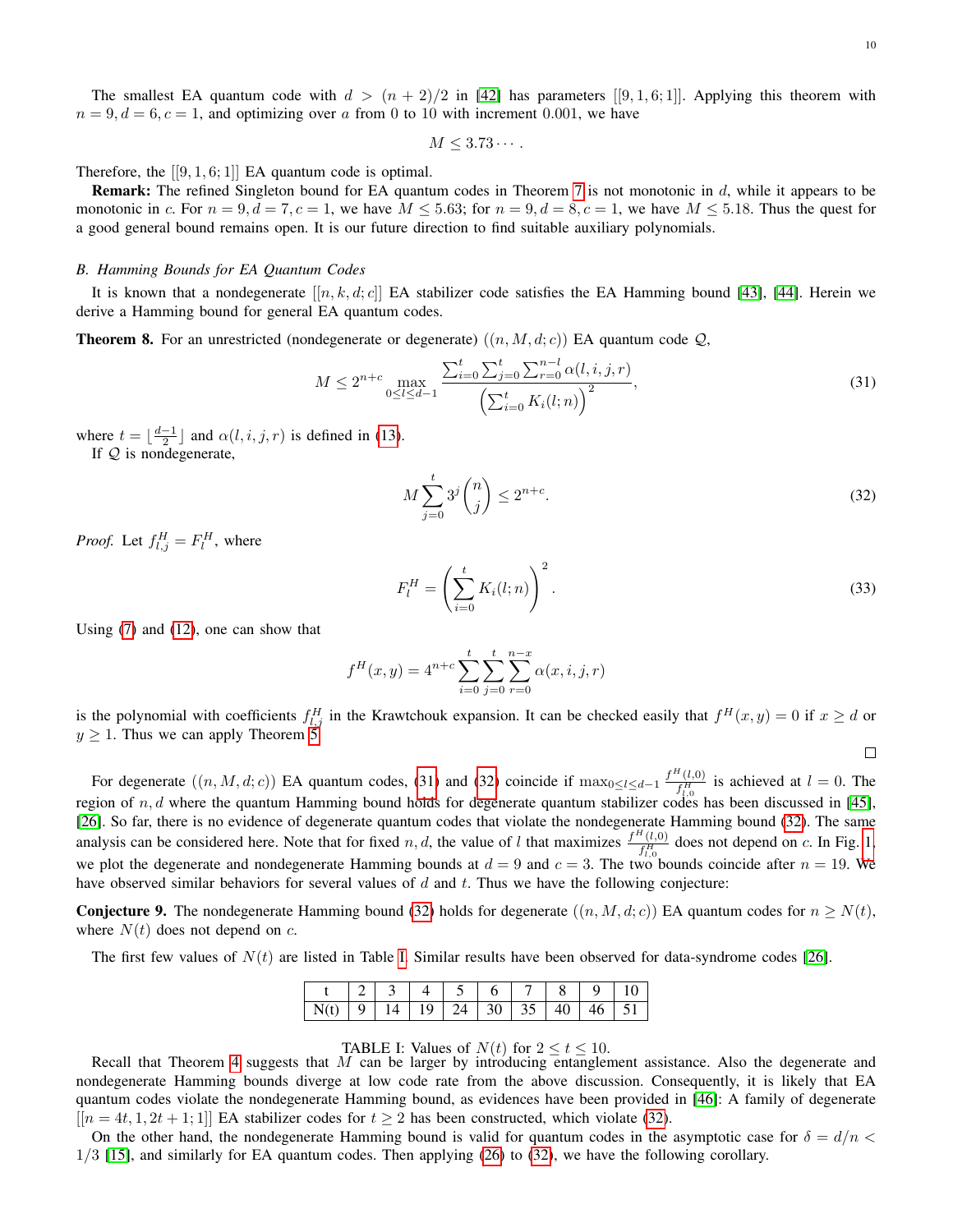<span id="page-10-1"></span>

Fig. 1: Plots of the degenerate and nondegenerate Hamming bounds at  $d = 9$  and  $c = 3$ .

**Corollary 10.** For any  $((n, M, d; c))$  EA quantum code with large n,

$$
\frac{\log_2 M}{n} \le 1 + \rho - \frac{\delta}{2} \log_2 3 - H_2(\frac{\delta}{2}) + o(1),
$$

where  $\rho = c/n$  and  $\delta = d/n < 1/3$ .

By introducing entanglement assistance, distance can be increased [\[47\]](#page-22-30). Again consider the family of  $[[n = 4t, 1, 2t + 1; 1]]$ EA stabilizer codes. These codes have relative distance  $\delta = 0.5$ , which is beyond the working region of the Hamming bound.

#### <span id="page-10-0"></span>*C. The First Linear Programming Bound for EA Quantum Codes*

The following polynomial is used to prove the first linear programming bound of classical binary or nonbinary codes [\[48\]](#page-22-31), [\[38\]](#page-22-22), [\[37\]](#page-22-21) and also quantum codes [\[15\]](#page-21-14)

$$
F(x) = \frac{1}{a - x} \left( K_{t+1}(x; n) K_t(a; n) - K_t(x; n) K_{t+1}(a; n) \right)^2
$$
\n(34)

for some suitable a. Herein we will first discuss the LP-1 bound for quantum codes of finite lengths. It is straightforward to generalize the results to EA quantum codes by choosing  $f(x, y) = 4cF(x) \prod_{j=1}^{c} (y - j)$  and  $f_{j,l} = F_j$ . In particular, we will show that the LP-1 bound is better than the Hamming bound for large  $d/n$ .

*1) LP-1 bound for quantum codes of finite lengths:*

**Theorem 11.** For an unrestricted (nondegenerate or degenerate)  $((n, M, d; c))$  EA quantum code  $Q$ ,

<span id="page-10-2"></span>
$$
M \le \frac{1}{2^{n-c}} \max_{0 \le l \le d-1} \frac{F(l)}{F_j},\tag{35}
$$

where  $F(x)$  is defined in [\(34\)](#page-10-2) with  $t = \lfloor \frac{d-1}{2} \rfloor$ . If  $\mathcal Q$  is nondegenerate,

$$
M \le \frac{1}{2^{n-c}} \frac{\left(3^{t+1} {n \choose t+1} K_t(a) - 3^t {n \choose t} K_{t+1}(a)\right)^2}{aF_0}.
$$
\n(36)

*Proof.* By the Christoffel-Darboux formula [\(10\)](#page-3-4),

$$
F(x) = \frac{4 \cdot 3^t}{t+1} {n \choose t} \{K_{t+1}(x)K_t(a) - K_t(x)K_{t+1}(a)\} \sum_{i=0}^t \frac{K_i(x)K_i(a)}{3^i {n \choose i}}
$$
  
= 
$$
\frac{4 \cdot 3^t}{t+1} {n \choose t} \left(K_t(a) \sum_{i=0}^t \frac{K_i(a)}{3^i {n \choose i}} K_{t+1}(x)K_i(x) - K_{t+1}(a) \sum_{i=0}^t \frac{K_i(a)}{3^i {n \choose i}} K_t(x)K_i(x)\right).
$$

Using [\(12\)](#page-3-3) we obtain

$$
F(x) \prod_{j=1}^{c} (y - j) = 4^{c} \sum_{j=0}^{n} F_{j} K_{j}(x),
$$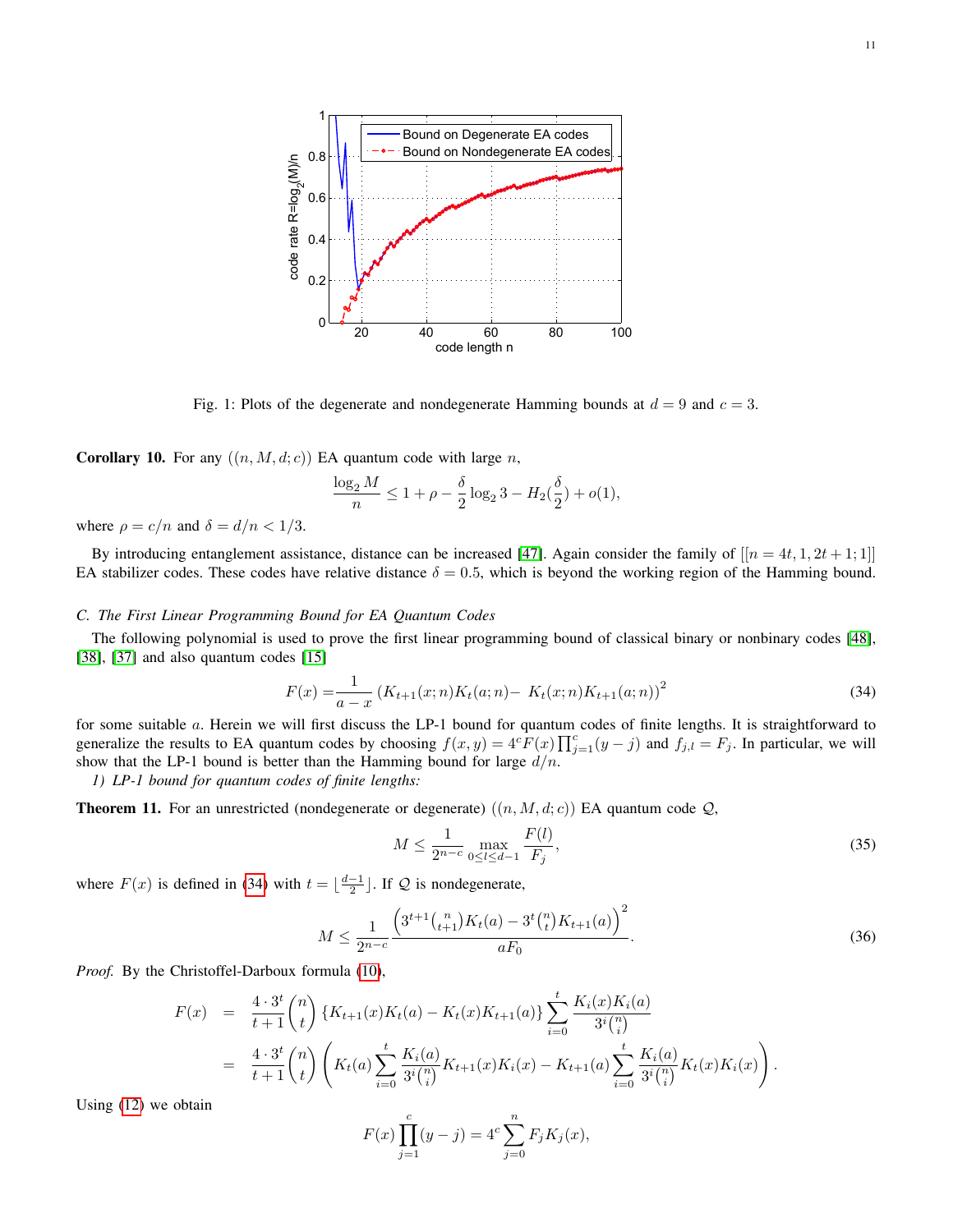with

$$
F_j = \frac{4 \cdot 3^t}{t+1} {n \choose t} \left( K_t(a) \sum_{i=0}^t \frac{K_i(a)}{3^i {n \choose i}} \sum_{s=0}^{n-j} \alpha(j, t+1, i, s) - K_{t+1}(a) \sum_{i=0}^t \frac{K_i(a)}{3^i {n \choose i}} \sum_{s=0}^{n-j} \alpha(j, t, i, s) \right).
$$
 (37)

From [\(37\)](#page-11-0) it follows that by choosing appropriate  $a \in (r_{t+1}, r_t)$ , we can guarantee that  $F_j \ge 0$ . Then we can apply Theorem [5](#page-7-4) with  $f(x, y) = 4^c F(x) \prod_{j=1}^c (y - j)$  and  $f_{j,l} = F_j$ .  $\Box$ 

Even for small values of  $n$  we have to manipulate by very large numbers during computation of the bound

<span id="page-11-1"></span><span id="page-11-0"></span>
$$
\max_{0 \le j \le d-1} F(j)/F_j.
$$

The values of Krawtchouk polynomials and binomial coefficients in [\(37\)](#page-11-0) grow very rapidly with n. Though packages like Maple and Mathematica allow one to operate with very large numbers by increasing the precision of computations, straightforward computations of  $F(j)$  and  $F_j$  are getting very slow even at relatively small n. The following simple tricks allow to speed up Maple computations significantly.

First, the analysis of [\(37\)](#page-11-0) shows the limits of summations can be computed more accurately, leading to the equation:

$$
F_{j} = \frac{4 \cdot 3^{t}}{t+1} {n \choose t} \left( K_{t}(a) \sum_{i=0}^{t} \frac{K_{i}(a)}{3^{i} {n \choose i}} \sum_{s=\max\{0,(t+i+1-2j)/2,t+1-j\}}^{\min\{n-j,(t+i-1-j)/2\}} \alpha(j,t+1,i,s) \right. \\ \left. - K_{t+1}(a) \sum_{i=0}^{t} \frac{K_{i}(a)}{3^{i} {n \choose i}} \sum_{s=\max\{0,(t+i-2j)/2,t+1-j\}}^{\min\{n-j,(t+i-1)/2\}} \alpha(j,t,i,s) \right). \tag{38}
$$

Second, in [\(38\)](#page-11-1) the two summations over s do not depend on a. So, for given j and i, we can pre-compute and reuse them for getting  $F_i$  for different values of a.

Third, computation of  $K_t(x)$  according to [\(11\)](#page-3-5) is much faster than according to [\(6\)](#page-2-2).

To get a good bound for a particular value of n, we have to optimize the choice of parameters t and  $a$  in [\(34\)](#page-10-2). The following procedure is used:

- 1. Find the smallest t such that  $r_t < d$ . In order of doing this, we start with  $t_0 = \frac{3n}{4} \frac{d}{2} \frac{1}{2}\sqrt{3d(n-d)}$  and increase t until  $K_t(d) < 0.$
- <span id="page-11-3"></span>2. Find  $r_t$  and  $r_{t+1}$ .
- 3. Find

$$
a_{opt} = \underset{a \in (r_{t+1}, r_t)}{\arg \min} \max_{0 \le j \le d-1} \frac{F(j)}{F_j}.
$$
\n(39)

<span id="page-11-2"></span>For example, for  $n = 50$  and  $d = 15$ , we have  $t = 15$  and  $r_{t+1} \approx 13.543$ ,  $r_t \approx 14.510$ . The behavior of  $\max_{0 \leq i \leq d-1} F(j)/F_i$ as a function of  $\alpha$  is shown in Fig. [2.](#page-11-2) In all our computations this function was convex. So, we conjecture that this is always the case.



Fig. 2:  $\max_j F(j)/F_j$  as a function of parameter a for  $n = 50$  and  $d = 15$ 

The analysis of [\(37\)](#page-11-0) shows that if we fix n and start increasing d, then at a certain moment we will have  $F_i = 0$  for some  $j \leq d-1$ . For instance, for  $n = 30$  this happens when  $d \geq 15$  and for  $n = 60$  this happens for  $d \geq 25$ . To overcome this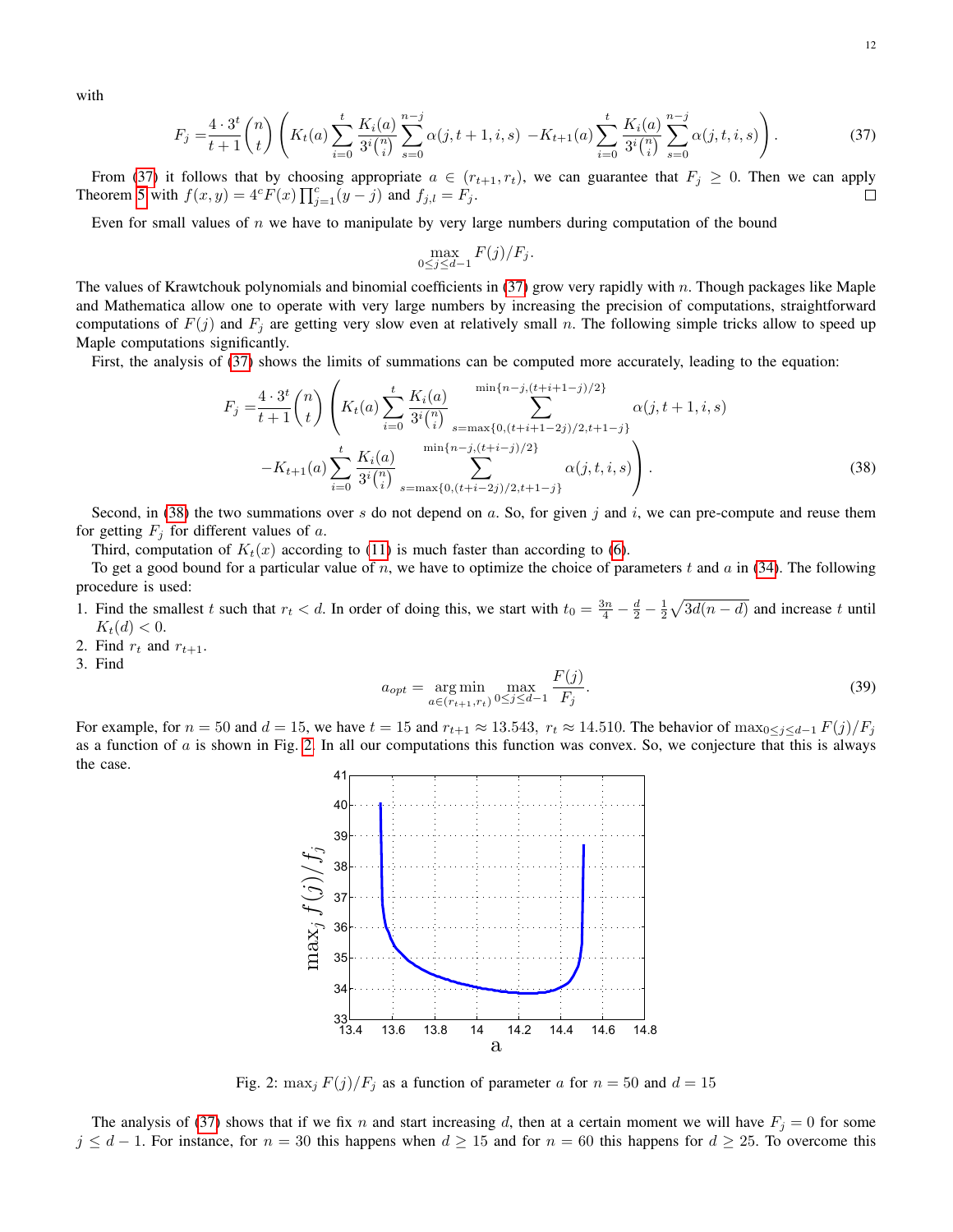problem one may try to choose larger t so that it is not the first t for which  $r_t < d$ . We leave this possibility, however, for future work. In this work we assume that if  $F_j = 0, j < d$ , then LP-1 bound is not applicable.

In the asymptotic regime, for sufficiently large  $\delta = d/n$ , the LP-1 bound is better than the Hamming bound. Similarly, the LP-1 bound improves the Hamming bound for codes of finite length. In Fig. [3,](#page-12-0) we show bounds on the code rate  $R$ , which is defined as

$$
R = \frac{\log_2 M}{n} \le \log_2 \left( \max_{0 \le j \le d-1} \frac{F(j)}{F_j} \right) - 1 + \rho,
$$

<span id="page-12-0"></span>where  $\rho = c/n$  and  $F(j)$  is either the LP-1 polynomial defined in [\(34\)](#page-10-2) or the Hamming polynomial defined in [\(33\)](#page-9-3). In this figure, we have  $\rho = 0$  and  $n = 1000$ .



Fig. 3: The LP-1 and Hamming Upper Bounds for  $n = 1000$ ,  $\rho = 0$  and  $d = 200, \ldots, 350$ .

One can see that for large values of  $d$ , the LP-1 bound visibly improves the Hamming bound.

*2) LP-1 bound for large values of* n*:* Packages like Maple and Mathematica allow one to increase the precision of computations over real numbers by increasing the number of digits for representing real numbers. For example, in Maple the precision can be increased by assigning larger values to the system variable DIGITS (its default value is 10). For large values of  $n$ , however, the needed precision becomes overwhelming.

To overcome the above problem, we can compute LP-1 bound using only integers as follows. When n grows, the roots  $r_{t+1}$ and  $r_t$  are getting closer and closer to each other. Numerical computations show that choosing a such that  $K_t(a) = -K_{t+1}(a)$ in this case, we get a value very close to  $a_{opt}$  defined in [\(39\)](#page-11-3). Let us denote this a by  $a^*$ . Then we have

$$
F(j) = \frac{1}{a^* - x} K_t(a^*)^2 \left\{ K_{t+1}(j) - K_t(j) \right\}^2.
$$

Next we lower bound  $F_j$  by using only the term with  $i = t$  in [\(38\)](#page-11-1):

$$
F_j \ge F_j^{(low,bnd.)} = K_t(a^*)^2 \frac{4}{t+1} \left( \sum_{s=\max\{0,(2t+1-2j)/2,t+1-j\}}^{\min\{n-j,(2t+1-j)/2\}} \alpha(j,t+1,t,s) + \sum_{s=\max\{0,(2t-2j)/2,t+1-j\}}^{\min\{n-j,(2t-j)/2\}} \alpha(j,t,t,s) \right)
$$
\n
$$
\triangleq K_t(a^*)^2 \frac{4}{t+1} \cdot c_j.
$$
\n(40)

Finally, we find the largest integer  $a' < d$  such that  $K_{t+1}(a') > 0$ . Since  $a^*$  lies somewhere between  $r_{t+1}$  and  $r_t$ , we have  $a' \le a^*$ . Hence using a' in the denominator of [\(34\)](#page-10-2), we make our LP-1 bound larger (worse).

Summarizing these arguments, we obtain that for the optimal LP-1 polynomial  $F(j)$  (with  $a_{opt}$ ) we have

<span id="page-12-2"></span><span id="page-12-1"></span>
$$
\frac{F(j)}{F_j} \le \frac{1}{a'-j} \left( K_{t+1}(j) - K_t(j) \right)^2 \cdot c_j,
$$
\n(41)

where  $c_j$  is defined in [\(40\)](#page-12-1). During computation of [\(41\)](#page-12-2) we need to operate only with integers, no operations over real numbers are needed until the very end of computing:

$$
\log_2(\max_{0 \le j \le d-1} \frac{1}{a'-j} \left\{ K_{t+1}(j) - K_t(j) \right\}^2 \cdot c_j) - 1 + \rho.
$$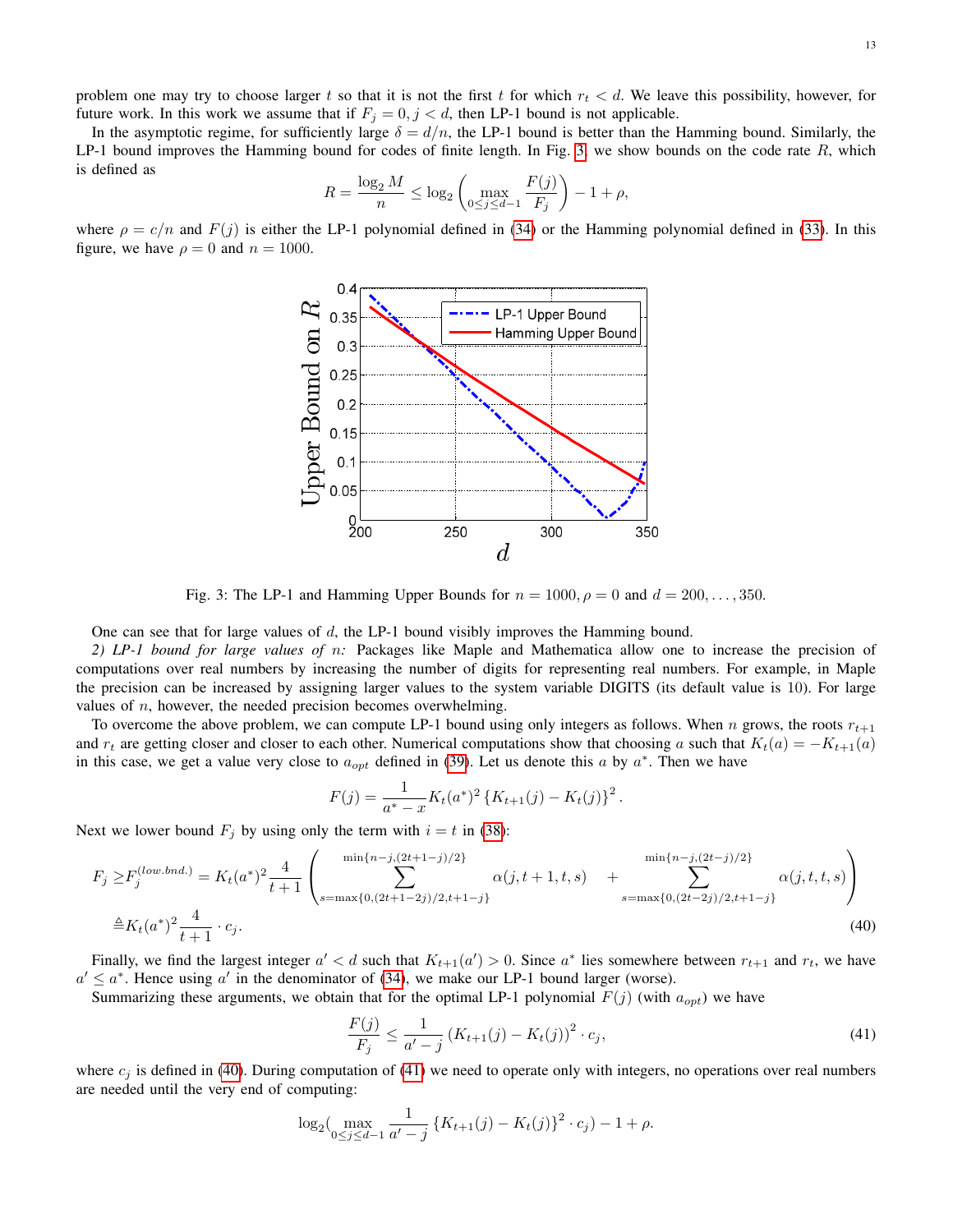<span id="page-13-1"></span>Thus we do not lose any precision in computations. Using this approach we obtained the results presented in Fig. [4](#page-13-1) for  $\rho = 0$ . We consider the case when the code length grows, but the ratio  $d/n = 0.3$  is fixed. We again observed that starting with some small value of *n*, LP-1 bound visibly improves the Hamming bound.



Fig. 4: LP-1 and Hamming Upper Bounds for code lengths  $n = 30, \ldots, 1000, \rho = 0$ , and  $d = 0.3n$ .

*3) Asymptotic case:* Following the same procedure (see [\[15\]](#page-21-14), for details), we can show that the conventional first linear programming bound holds for EA quantum codes asymptotically.

**Theorem 12.** For any  $((n, M, d; c))$  EA quantum code Q with  $0 \le \delta \le 0.3152$ ,

$$
R \leq \rho - 1 + H_2 \left( \frac{3}{4} - \frac{\delta}{2} - \frac{1}{2} \sqrt{3\delta(1 - \delta)} \right) + \left( \frac{3}{4} - \frac{\delta}{2} - \frac{1}{2} \sqrt{3\delta(1 - \delta)} \right) \log_2 3 + o(1)
$$
\n(42)

for large *n*. If  $Q$  is nondegenerate, [\(42\)](#page-13-2) holds for all  $\delta$ .

Note that this upper bound differs from that for classical quaternary codes by a constant  $(\rho - 1)$ .

Let us consider again the family of degenerate  $[[4t, 1, 2t + 1; 1]]$  EA stabilizer codes. These codes have asymptotic  $R = 0$ ,  $\rho = 0$ , and  $\delta = 0.5$ , which are beyond the working region of the first linear programming bound.

## *D. Bounds for Maximal-entanglement EA Stabilizer Codes*

In this subsection we consider  $[[n, k, d; c = n - k]]$  maximal-entanglement EA stabilizer codes, where there is no degen-eracy [\[23\]](#page-22-6). Lai et al. proved a Plotkin bound for maximal-entanglement EA stabilizer codes [\[24\]](#page-22-7) and its asymptotic version is:

<span id="page-13-2"></span>
$$
\delta \leq 0.75 + o(1).
$$

The asymptotic Gilbert-Varshamov bound, Singleton bound, Hamming bound, first linear programming bound are as follows:

$$
R \ge 1 - \frac{\delta}{2} \log_2 3 - \frac{1}{2} H_2(\delta),
$$
  
\n
$$
R \le 1 - \delta,
$$
  
\n
$$
R \le 1 - \frac{\delta}{4} \log_2 3 - \frac{1}{2} H_2(\frac{\delta}{2}) + o(1),
$$
  
\n
$$
R \le \frac{1}{2} H_2 \left(\frac{3}{4} - \frac{\delta}{2} - \frac{1}{2} \sqrt{3\delta(1 - \delta)}\right) + \frac{1}{2} \left(\frac{3}{4} - \frac{\delta}{2} - \frac{1}{2} \sqrt{3\delta(1 - \delta)}\right) \log_2 3 + o(1).
$$

Thus we have shown that conventional bounds for classical quaternary codes hold for maximal-entanglement EA stabilizer codes. These bounds are plotted in Fig. [5.](#page-14-2)

## V. UPPER BOUNDS FOR QUANTUM STABILIZER CODES OF SMALL LENGTH

<span id="page-13-0"></span>In the previous section we have introduced algebraic linear programming bounds for EA quantum codes. We will discuss linear programming bounds on the minimum distance of EA stabilizer codes of small length. In particular, we find additional constraints on a stabilizer group and its orthogonal group so that the linear programming bounds can be strengthened. A table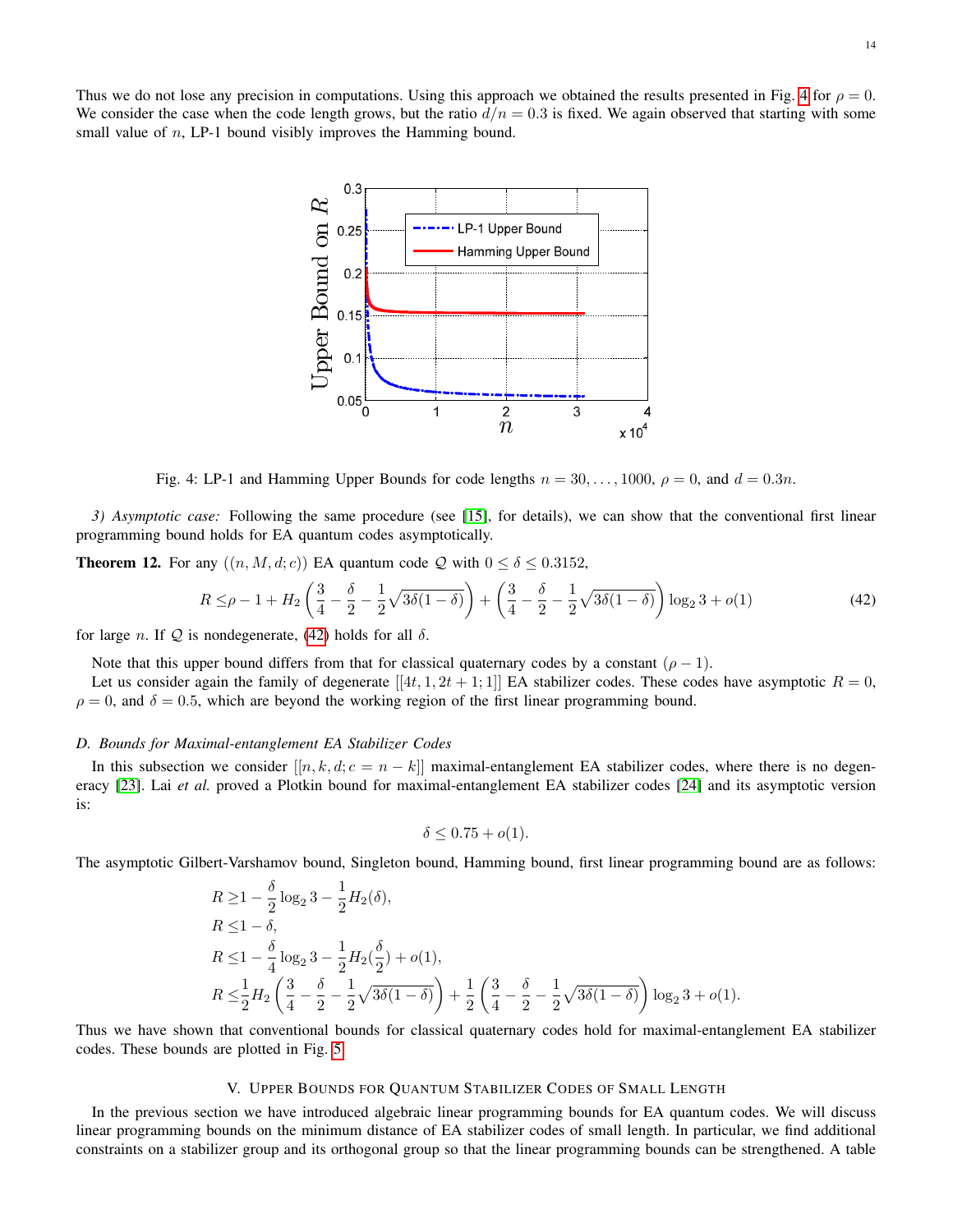<span id="page-14-2"></span>

Fig. 5: Plots of the Singleton bound, Hamming bound, first linear programming bound, and the Gilbert-Varshamov bound. The  $x$ -axis ranges from 0 to 0.75 because of the Plotkin bound.

of upper and lower bounds for any maximal-entanglement EA stabilizer codes with length  $n$  up to 15 is given in [\[23\]](#page-22-6). However, there are many "gaps" between the upper and lower bounds. We will improve that table in this section.

We would like to apply linear programming techniques to upper bound the minimum distance of EA stabilizer codes. However, since  $S^{\perp} \neq S_I$ , we cannot use a MacWilliams identity to connect the weight distributions of these two groups. Observe that

<span id="page-14-0"></span>
$$
\overline{(\mathcal{S}_S \times \mathcal{S}_I)^{\perp}} = \overline{\mathcal{L} \times \mathcal{S}_I}
$$
\n(43)

and

<span id="page-14-6"></span><span id="page-14-5"></span><span id="page-14-1"></span>
$$
\overline{\mathcal{S}_1^{\perp}} = \overline{\mathcal{L} \times \mathcal{S}_S \times \mathcal{S}_I}.
$$
\n(44)

In [\[24\]](#page-22-7), [\[23\]](#page-22-6), these two dualities are considered to obtain the linear programming bounds on the minimum distance of small EA stabilizer codes.

Interestingly, the split weight enumerators  ${B_{i,j}}$  and  ${B_{i,j}^{\perp}}$  of EA quantum codes defined in [\(16\)](#page-4-2), [\(17\)](#page-4-3) have enough information for our linear programming problem. Let  $S'_S = \langle g'_1, h'_1, \ldots, g'_c, h'_c \rangle$ ,  $S'_1 = \langle g'_{c+1}, \ldots, g'_{n-k} \rangle$ , and  $\mathcal{L}' = \{ g^A \otimes \mathbb{I}^B :$  $g \in \mathcal{L}$ . Define

$$
A_{i,j} = |\{E_1 \otimes E_2 \in \overline{\mathcal{S}_S' \times \mathcal{S}_1'} : E_1 \in \overline{\mathcal{G}}_n, \text{wt}(E_1) = i, E_2 \in \overline{\mathcal{G}}_c, \text{wt}(E_2) = j\}|,\tag{45}
$$

$$
A_{i,j}^{\perp} = |\{E_1 \otimes E_2 \in \overline{\mathcal{L}' \times \mathcal{S}'_S \times \mathcal{S}'_1} : E_1 \in \overline{\mathcal{G}}_n, \text{wt}(E_1) = i, E_2 \in \overline{\mathcal{G}}_c, \text{wt}(E_2) = j\}|. \tag{46}
$$

Observe that  $B_{i,j} = A_{i,j}$  and  $B_{i,j}^{\perp} = A_{i,j}^{\perp}$  in the case of EA stabilizer codes. Thus we have the following corollary.

<span id="page-14-3"></span>**Corollary 13.** Suppose Q is an  $[[n, k, d; c]]$  EA stabilizer code with stabilizer group  $S'_S \times S'_I$ . Let  $\{A_{i,j}\}\$ and  $\{A_{i,j}^{\perp}\}\$ be the split weight distributions of  $\overline{S'_S \times S'_I}$  and  $\overline{(S'_S \times S'_I)^{\perp}}$ , respectively. Then

$$
A_{i,j}^{\perp} = \frac{1}{2^{n+c-k}} \sum_{u=0}^{n} \sum_{v=0}^{c} A_{u,v} K_i(u;n) K_j(v;c).
$$

Furthermore, the weight distribution of  $S_1$  is  $\{A_{i,0}\}\$  and the weight distribution of  $\overline{S^{\perp}}$  is  $\{A_{i,0}^{\perp}\}\$ . Since the minimum distance of  $C(S')$  is d, we have

<span id="page-14-4"></span>
$$
A_{i,0} = A_{i,0}^{\perp}, \ i = 1, \dots, d - 1; A_{d,0}^{\perp} > A_{d,0}.
$$
\n
$$
(47)
$$

Now we can build a linear program with variables  $A_{i,j}$ ,  $A_{i,j}^{\perp}$  and constraints from Corollary [13](#page-14-3) and [\(47\)](#page-14-4). The least d such that this linear program has no feasible solution is an upper bound on the minimum distance for given  $n, k, c$ , and this is called the linear programming bound on the minimum distance of  $[[n, k; c]]$  EA stabilizer codes. The resulting linear programming bound is at least as tight as the one from [\(43\)](#page-14-0) and [\(44\)](#page-14-1) used in [\[24\]](#page-22-7), [\[23\]](#page-22-6), since this linear program has more constraints and variables.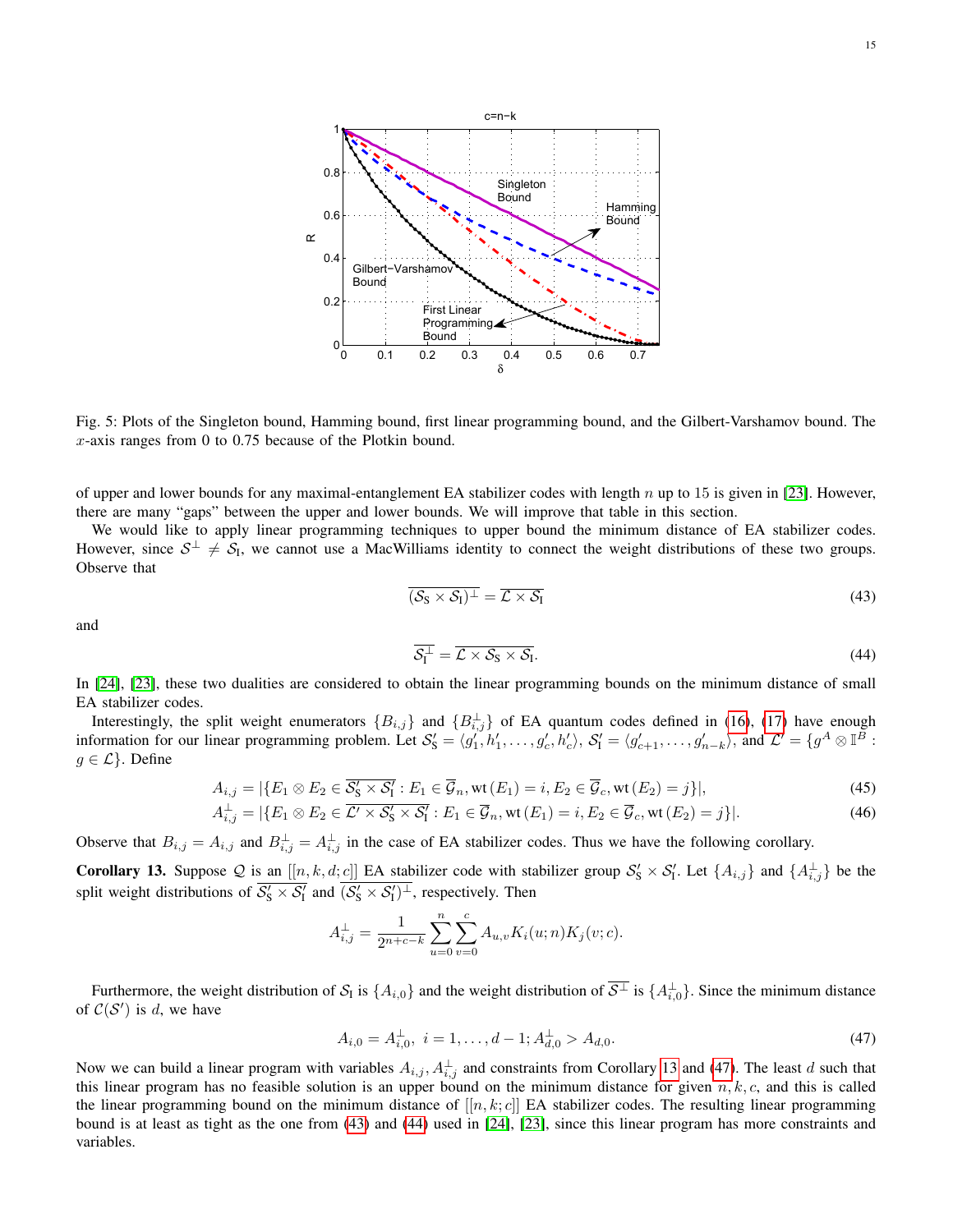## *A. Additional Constraints on the Weight Enumerator Associated with an Non-Abelian Pauli Subgroup*

Rains introduced the idea of *shadow enumerators* to obtain additional constraints in the linear program of quantum codes [\[27\]](#page-22-11). The shadow  $Sh(V)$  of a group  $V(\subseteq \mathcal{G}_n)$  is the set

$$
\{E \in \overline{\mathcal{G}}_n : \langle E, g \rangle_{\mathcal{G}_n} = \text{wt}(g) \mod 2, \ \forall g \in \mathcal{V}\}.
$$

If  $V$  is Abelian, Rains showed that

<span id="page-15-0"></span>
$$
W_{Sh(\mathcal{V})}(x,y) = \frac{1}{|\mathcal{V}|} W_{\mathcal{V}}(x+3y, y-x),
$$
\n(48)

where  $W_{\mathcal{V}}(x, y)$  and  $W_{Sh(\mathcal{V})}(x, y)$  are the weight enumerators of V and  $Sh(\mathcal{V})$ , respectively [\[27\]](#page-22-11). For an EA stabilizer code, the isotropic subgroup  $S_I$  is Abelian. Thus

<span id="page-15-3"></span>
$$
W_{Sh(\mathcal{S}_1)}(x,y)=\frac{1}{|\mathcal{S}_1|}W_{\mathcal{S}_1}(x+3y,y-x).
$$

Recall that  $\{A_{i,0}\}\$ is the weight distribution of  $S_I$ . This implies

$$
\sum_{w'=0}^{n} (-1)^{w'} A_{w',0} K_w(w'; n) \ge 0, \ i = 0, \dots, n. \tag{49}
$$

However, the situation is more complicated when  $V$  is not Abelian, which is the case of the simplified stabilizer group  $S = S_S \times S_I$  and its orthogonal group. Herein we derive additional constraints for an non-Abelian Pauli subgroup.

Suppose  $V \subset \mathcal{G}_n$  is non-Abelian and V can be decomposed as  $V = V_S \times V_I$ , where  $V_S = \langle g_1, h_1, \dots, g_c, h_c \rangle$  and  $V_I =$  $\langle g_{c+1}, \ldots, g_{c+r} \rangle$  for some c such that the commutation relations [\(21\)](#page-6-1)-[\(24\)](#page-6-2) hold [\[49\]](#page-22-32). We categorize different V's into the following three types:

I. All the generators of  $V$  are of even weight.

II. wt( $g_{c+1}$ ) is odd and all the other generators of  $V_1$  and  $V_5$  are of even weight.

III. wt( $g_1$ ) and wt( $h_1$ ) are odd and all the other generators of  $V_S$  and  $V_I$  are of even weight.

For convenience, we have the following lemma, which can be easily verified.

<span id="page-15-1"></span>**Lemma 14.** For  $g, h \in \mathcal{G}_n$ ,

$$
wt(gh) \equiv wt(g) + wt(h) + \langle g, h \rangle_{\mathcal{G}_n} \mod 2.
$$

This lemma shows that the weight of the product of two operators depends on their inner product.

<span id="page-15-2"></span>**Lemma 15.** Suppose  $V = V_S \times V_I$ , where  $V_S = \langle g_1, h_1, \ldots, g_c, h_c \rangle$  and  $V_I = \langle g_{c+1}, \ldots, g_{c+r} \rangle$  for some c such that [\(21\)](#page-6-1)-[\(24\)](#page-6-2) hold. Then the generators are of type I, II, or III.

*Proof.* Suppose  $V_1$  contains some elements of odd weight, say  $g_{c+1}$  without loss of generality. If  $g_j$  or  $h_j$  is of odd weight for  $j \neq c + 1$ , it is replaced by  $g_j g_{c+1}$  or  $h_j g_{c+1}$ , which is of even weight by [\(21\)](#page-6-1), [\(23\)](#page-6-3), and Lemma [14.](#page-15-1) Eqs. (21)-[\(24\)](#page-6-2) hold for the new set of generators. This is type II.

Next, suppose  $V_1$  contains no elements of odd weight. Consider the generators of  $V_3$ . We know that  $V_5$  has some elements of odd weight, because one of  $q_1$ ,  $h_1$ , and  $q_1h_1$  must be of odd weight. Assume  $q_1$  is of odd weight without loss of generality. If  $g_i$  is of odd weight for  $i = 2, \ldots, c$ , we replace it with  $g_i g_{c+1}$ , which is of even weight by [\(21\)](#page-6-1) and Lemma [14.](#page-15-1) Notice that  $h_1$  has to be replaced by  $h_1h_i$  at the same time to maintain the commutation relation in [\(23\)](#page-6-3). Thus wt( $g_1$ ) is odd and  $wt(g_2), \ldots, wt(g_c)$  are even. If  $h_i$  has odd weight for  $i = 2, \ldots, c$ , we replace it with  $h_i g_1$ , which is of even weight by [\(22\)](#page-6-4) and Lemma [14.](#page-15-1) Similarly,  $h_1$  has to be replaced by  $h_1g_i$  to maintain the commutation relation in [\(22\)](#page-6-4). Therefore, we can assume  $h_2, \ldots, h_c$  are of even weight.

It remains to check whether  $h_1$  is of odd weight or not. If wt( $h_1$ ) is odd, this is type III. If wt( $h_1$ ) is even, we replace  $g_1$ with  $g_1h_1$ , which is of even weight by Eq. [\(24\)](#page-6-2) and Lemma [14.](#page-15-1) This case is type I.

 $\Box$ 

Suppose  $V \subset G_n$  is generated by c pairs of symplectic partners and r isotropic generators of type i. Let  $N_i^{even}(c, r)$  and  $N_i^{\text{odd}}(c, r)$  be the number of elements in  $\overline{V}$  of even and odd weight, respectively. Below we derive formulas for these two numbers for the three types of generators in Lemma [15.](#page-15-2)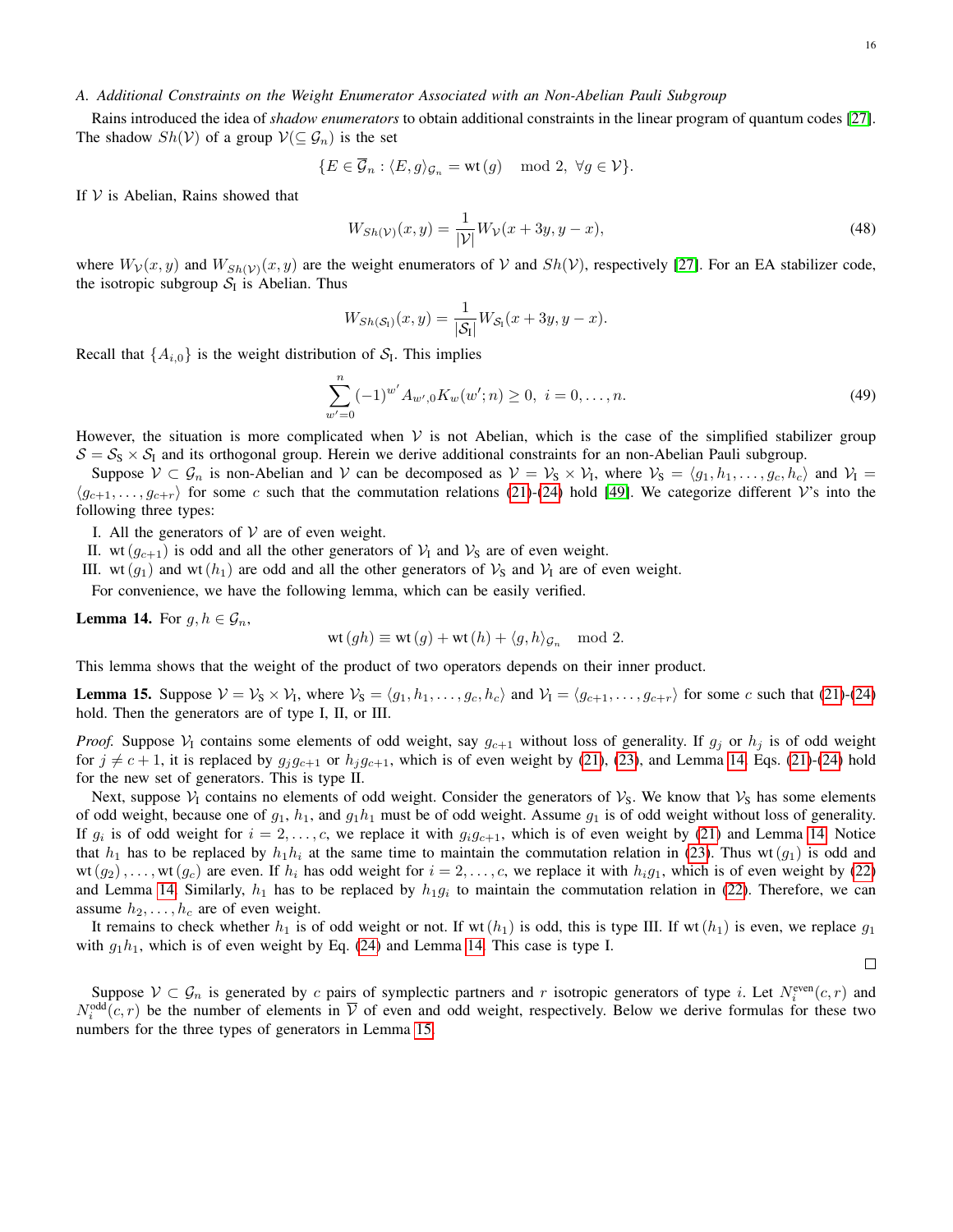$$
N_{\rm I}^{\rm even}(c,r)=2^{r-1}(4^c+2^c),
$$
  
\n
$$
N_{\rm I}^{\rm odd}(c,r)=2^{r-1}(4^c-2^c),
$$
  
\n
$$
N_{\rm III}^{\rm even}(c,r)=2^{r-1}(4^c-2^c),
$$
  
\n
$$
N_{\rm III}^{\rm odd}(c,r)=2^{r-1}(4^c+2^c).
$$

<span id="page-16-0"></span>For  $c \geq 0$  and  $r > 0$ ,

$$
N_{\rm II}^{\rm even}(c,r) = N_{\rm II}^{\rm odd}(c,r) = 2^{2c+r-1}
$$

.

*Proof.* These formulas can be derived by recursion. We first consider the case of type I. It is obvious that  $N_I^{\text{even}}(0,0) = 1$  and  $N_{\rm I}^{\rm odd}(0,0) = 0$ . (In this case, V is the trivial subgroup.) For  $c = 1$ , we have two generators  $g_1$  and  $h_1$  of even weight such that  $\langle g_1, h_1 \rangle_{\mathcal{G}_n} = 1$ . Thus wt $(g_1 h_1) \equiv \text{wt}(g_1) + \text{wt}(h_1) + \langle g_1, h_1 \rangle_{\mathcal{G}_n} \equiv 1 \mod 2$ . We have  $N^{\text{even}}_I(1,0) = 3$  and  $N^{\text{odd}}_I(1,0) = 1$ . Since  $V_1 \subseteq V_5^{\perp}$  and the generators of  $V_1$  are of even weight (hence every element of  $V_1$  is of even weight), it follows that  $N_{\text{I}}^{\text{even}}(1, r) = 3 \cdot 2^r$  and  $N_{\text{I}}^{\text{odd}}(1, r) = 2^r$ .

Let  $S_c$  denote a group generated by c pairs of symplectic partners. Now we add a new pair of symplectic partners  $g'$  and  $h'$ of even weight and  $g', h' \in S_c^{\perp}$ . An element E in the new group  $S_{c+1}$  is of even weight if one of the following cases hold:  $E \in S_c$  and wt $(E) \equiv 0 \mod 2$ ;  $E = g'E'$  for some  $E' \in S_c$  and wt $(E') \equiv 0 \mod 2$ ;  $E = h'E'$  for some  $E' \in S_c$  and wt  $(E') \equiv 0 \mod 2$ ; or  $E = g'h'E'$  for some  $E' \in S_c$  and wt  $(E') \equiv 1 \mod 2$ . Therefore

$$
N_{\rm I}^{\rm even}(c+1,r) = 3N_{\rm I}^{\rm even}(c,r) + N_{\rm I}^{\rm odd}(c,r).
$$

Similarly, we have

$$
N_{\rm I}^{\rm odd}(c+1,r) = 3N_{\rm I}^{\rm odd}(c,r) + N_{\rm I}^{\rm even}(c,r).
$$

Solving this system of two recursive equations, we have

$$
N_{\mathbf{I}}^{\text{even}}(c,r) = 2^{r-1}(4^c + 2^c),
$$
  

$$
N_{\mathbf{I}}^{\text{odd}}(c,r) = 2^{r-1}(4^c - 2^c).
$$

We can find the formula for the generators of type III along the same lines.

Now we consider the case of type II for  $r > 0$ . Let  $S_c$  denote a group generated by c pairs of symplectic partners of even weight. From above, we have  $N_{\text{I}_c}^{\text{even}}(c,0)$  and  $N_{\text{I}_c}^{\text{odd}}(c,0)$ . Now we add a new generator  $g \in S_c^{\perp}$  and wt $(g)$  is odd. An element E in the new group  $g \times S_c$  is of even weight if one of the following two cases hold:  $E \in S_c$  and wt $(E) \equiv 0 \mod 2$ ; or  $E = gE'$  for some  $E' \in S_c$  and wt $(E') \equiv 1 \mod 2$ . Thus

$$
N_{\text{II}}^{\text{even}}(c,1) = N_{\text{II}}^{\text{even}}(c,0) + N_{\text{II}}^{\text{odd}}(c,0).
$$

Similarly,

$$
N_{\text{II}}^{\text{odd}}(c,1) = N_{\text{II}}^{\text{even}}(c,0) + N_{\text{II}}^{\text{odd}}(c,0) = N_{\text{II}}^{\text{even}}(c,1).
$$

It implies  $N_{\text{II}}^{\text{odd}}(c, 1) = N_{\text{II}}^{\text{odd}}(c, 1) = 2^c$ . Therefore, we have

$$
N_{\text{II}}^{\text{even}}(c,r) = N_{\text{II}}^{\text{odd}}(c,r) = 2^{2c+r-1}.
$$

 $\Box$ 

These formulas serve as constraints on the weight distributions of subgroups that are Abelian or non-Abelian. Note that  $\left|N_i^{\text{even}}(c,0) - N_i^{\text{odd}}(c,0)\right| = 2^c$  for  $i =$  I, III.

In the case of standard stabilizer codes, we have Abelian stabilizer group S and non-Abelian normalizer group  $S^{\perp}$ . Thus we have the following corollary.

<span id="page-16-1"></span>**Corollary 17.** Suppose S is an Abelian subgroup of  $\mathcal{G}_n$  with  $n-k$  generators. Let  $\{A_j\}$  and  $\{A_j^{\perp}\}$  be the weight distributions of S and  $\overline{S^{\perp}}$ , respectively. Then one of the following three cases holds:

1. 
$$
\sum_{j:j}
$$
 even  $A_j = 2^{n-k-1}$ ,  $\sum_{j:j}$  even  $A_j^{\perp} = 2^{n+k-1}$ ;  
\n2.  $\sum_{j:j}$  even  $A_j = 2^{n-k}$ ,  $\sum_{j:j}$  even  $A_j^{\perp} = 2^{n-k-1} (4^k + 2^k)$ ;  
\n3.  $\sum_{j:j}$  even  $A_j = 2^{n-k}$ ,  $\sum_{j:j}$  even  $A_j^{\perp} = 2^{n-k-1} (4^k - 2^k)$ .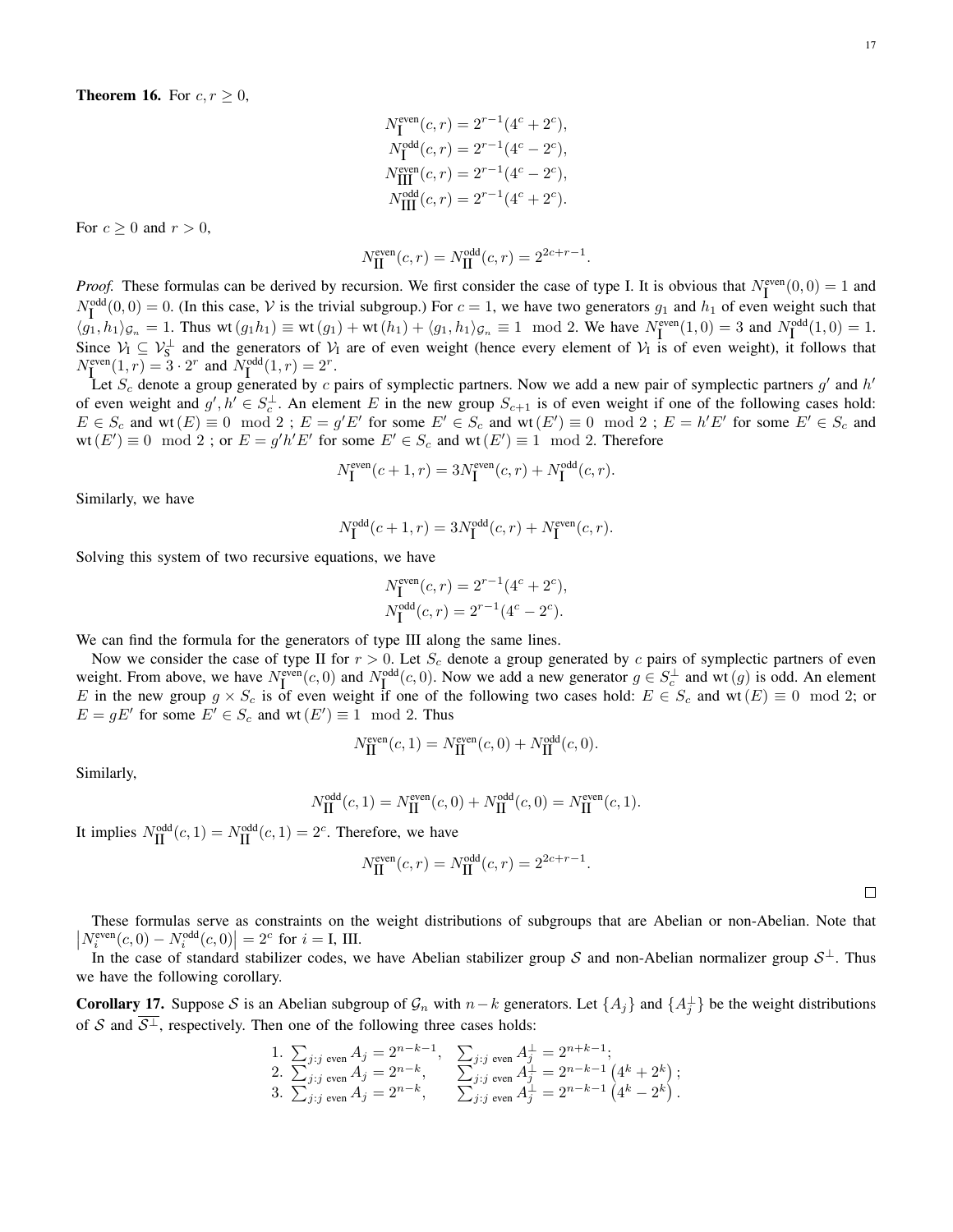# *B. Linear Program for EA Stabilizer Codes*

Now we provide a linear program for EA stabilizer codes in this subsection. Let  $n, k, d, c$  be integers. Define integer variables

$$
A_{i,j}, A_{i,j}^\perp, i=0,\ldots,n, j=0,\ldots,c.
$$

The following constraints are from Theorem [2,](#page-5-0) Corollary [13,](#page-14-3) Eq. [\(49\)](#page-15-3), and Theorem [16:](#page-16-0)

$$
A_{0,0} = A_{0,0}^{\perp} = 1, A_{i,j}^{\perp} \ge A_{i,j} \ge 0;
$$
  
\n
$$
A_{i,0} = A_{i,0}^{\perp}, i = 1, ..., d-1; A_{0,j} = A_{0,j}^{\perp} = 0, j = 1, ..., c;
$$
  
\n
$$
\sum_{w=0}^{n} A_{w,0} = 2^{n-k-c}, \sum_{w=0}^{n} \sum_{w'=0}^{c} A_{w,w'} = 2^{n-k+c}, \sum_{w=0}^{n} A_{w,0}^{\perp} = 2^{n+k-c}, \sum_{w=0}^{n} \sum_{w'=0}^{c} A_{w,w'}^{\perp} = 2^{n+k+c};
$$
  
\n
$$
A_{i,j}^{\perp} = \frac{1}{2^{n+c-k}} \sum_{u=0}^{n} \sum_{v=0}^{c} A_{u,v} K_i(u;n) K_j(v;c);
$$
  
\n
$$
\sum_{w'=0}^{n} (-1)^{w'} A_{w',0} K_w(w';n) \ge 0, i = 0, ..., n;
$$
  
\n
$$
\left(\sum_{w:\text{even } w'} \sum_{w'} A_{w,w'} = N_1^{\text{even}}(c, n-k-c), \text{ for } i = I \text{ or III}, \sum_{w:\text{even}} A_{w,0}^{\perp} = N_1^{\text{even}}(k, n-k-c), \text{ for } i = I \text{ or III}, \sum_{w:\text{even } w'} A_{w,0}^{\perp} = 2^{n-k-c}
$$
  
\n
$$
\sum_{w:\text{even } w'} A_{w,w'}^{\perp} = N_1^{\text{even}}(k+c, n-k-c), \sum_{w:\text{even}} A_{w,0}^{\perp} = N_1^{\text{even}}(k, n-k-c),
$$
  
\n
$$
\sum_{w:\text{even } w'} A_{w,w'}^{\perp} = N_1^{\text{even}}(c, n-k-c), \sum_{w:\text{even } w} A_{w,0}^{\perp} = 2^{n-k-c-1}
$$
  
\n
$$
\sum_{w:\text{even } w'} A_{w,w'}^{\perp} = N_1^{\text{even}}(k+c, n-k-c), \text{ and } \sum_{w:\text{even}} A_{w,0} = 2^{n-k-c-1}
$$

If there is no solution to the integer program with variables  $A_{i,j}$ ,  $A_{i,j}^{\perp}$  and the above constraints for given n, k, d, and c, then there is no  $[[n, k, d; c]]$  EA stabilizer code.

We can introduce additional constraints from MacWilliams identities for *general* split weight enumerators [\[36\]](#page-22-20). In the following, we use the notation in [\[36\]](#page-22-20). Let  $\mathcal{H}_{\overline{\mathcal{G}}_1}$  be the complex Hilbert space with an orthonormal basis  $|I\rangle, |X\rangle, |Y\rangle, |Z\rangle$ . Let  $\mathcal{H}_{\overline{\mathcal{G}}_n} = \mathcal{H}_{\overline{\mathcal{G}}_1}^{\otimes n}$  $\overline{S}_{\overline{G}_1}^n$ . Then  $\overline{S} \subset \overline{\mathcal{G}}_n$  has an exact weight generator

$$
g_{\overline{S}}^{E} = \sum_{g \in \overline{S}} |g\rangle \in \mathcal{H}_{\overline{G}_n}.
$$

The MacWilliams identity says that

<span id="page-17-0"></span>
$$
g_{\overline{\mathcal{S}^{\perp}}}^{\underline{E}} = \frac{1}{|\mathcal{S}|} \mathcal{F}^{\otimes n} g_{\overline{\mathcal{S}}}^{\underline{E}},\tag{50}
$$

where F is the Fourier transform operator on  $\mathcal{H}_{\overline{\mathcal{G}}_1}$  and its matrix representation in the ordered basis  $|I\rangle, |X\rangle, |Y\rangle, |Z\rangle$  is

$$
\mathcal{F} = \begin{bmatrix} 1 & 1 & 1 & 1 \\ 1 & 1 & -1 & -1 \\ 1 & -1 & 1 & -1 \\ 1 & -1 & -1 & 1 \end{bmatrix}.
$$
 (51)

Let  $\gamma : \mathcal{H}_{\overline{\mathcal{G}}_n} \to \mathbb{C}$  be a linear functional. Then applying  $\gamma$  to [\(50\)](#page-17-0), we have the MacWilliams identities for general split weight enumerators defined by  $\gamma$ . (See [\[36\]](#page-22-20) for more details.) For example, let

$$
\gamma_{\rm H}(x,y) = x\langle I| + \sum_{\alpha \in \{X,Y,Z\}} y\langle \alpha|,
$$

where  $x, y \in \mathbb{C}$ . Then the general Hamming weight enumerator of S and its MacWilliams identity are defined by  $\gamma_H^{\otimes n}(x, y)$ . The split weight enumerators [\(45\)](#page-14-5), [\(46\)](#page-14-6) are defined by  $\gamma_H^{\otimes n}(x, y) \otimes \gamma_H^{\otimes c}(u, v)$ .

In general, an arbitrary  $\gamma$  and its induced MacWilliams identity will lead to more constraints on the coefficients of S and  $S^{\perp}$ . However, these general split weight enumerators usually introduce too many variables to solve in a computer program. If we know more about a stabilizer group, we can design an effective  $\gamma$ . In [\[7\]](#page-21-6), the idea of *refined weight enumerator* is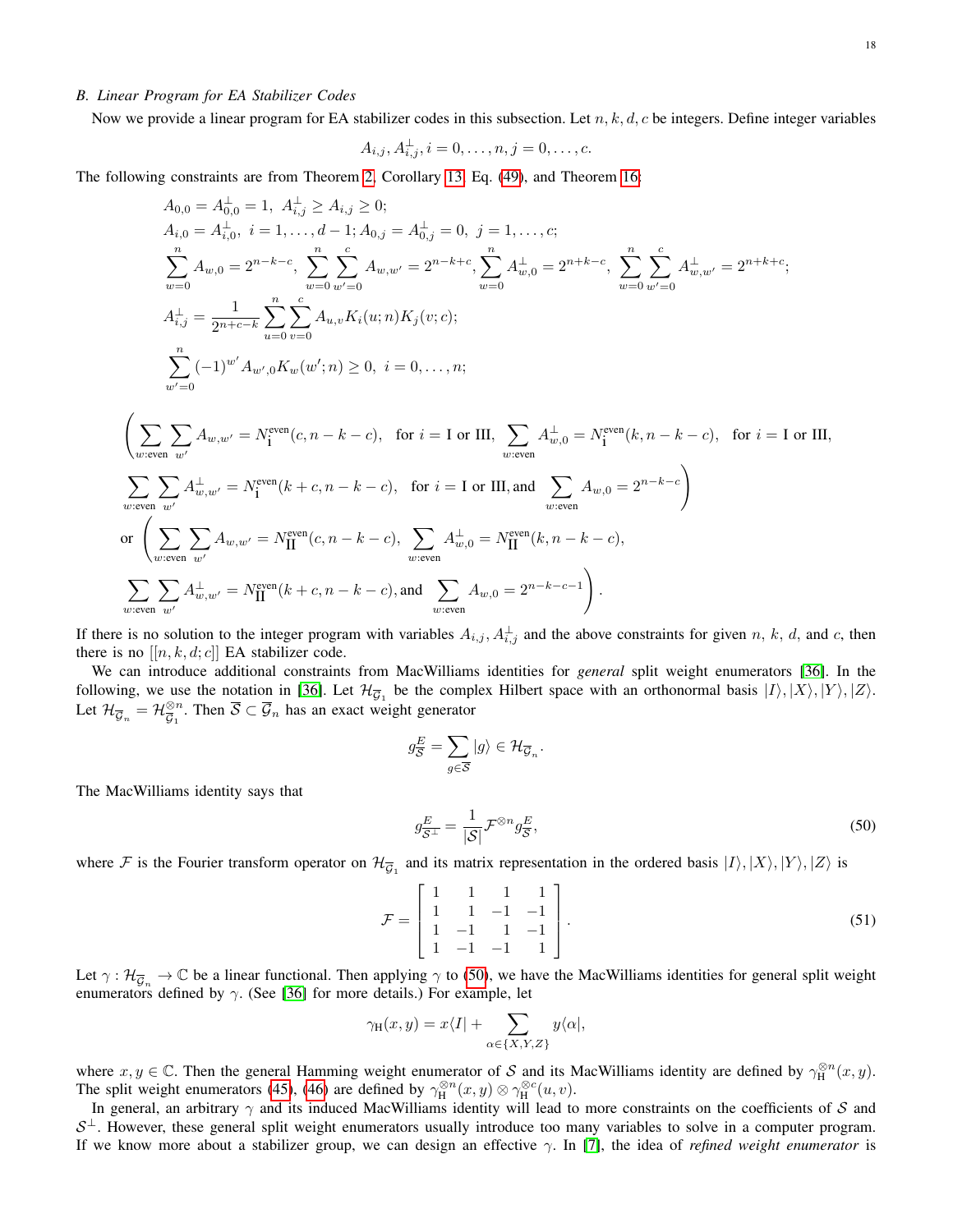$$
\gamma_{\rm re}(y_0, y_1, y_2) = y_0 \langle I | + y_1 \langle X | + \sum_{\alpha \in \{Y, Z\}} y_2 \langle \alpha |.
$$

Then a refined weight enumerator is defined as

$$
\gamma_{\rm H}^{\otimes n-u}(x_0, x_1) \otimes \gamma_{\rm re}^{\otimes u}(y_0, y_1, y_2)g_{\mathcal{S}}^E = \sum_{i,j,l} A_{i,j,l} x_0^{n-u-i} x_1^i y_0^{u-j-l} y_1^j y_2^l. \tag{52}
$$

Suppose  $\{A_i\}$  is the weight distribution of S. Then

<span id="page-18-2"></span>
$$
A_w = \sum_{i,j,l:i+j+l=w} A_{i,j,l}.
$$

Without loss of generality, we may assume S has the element  $I^{\otimes n-u} \otimes X^{\otimes u}$  of weight u. Since S is Abelian, we must have  $A_{i,j,l} = 0$  for  $l \neq 0 \mod 2$ . Similar constraints can be found for the distribution  $A_{i,j,l}^{\perp}$  of  $\overline{S^{\perp}}$ . From [\(50\)](#page-17-0), we have additional constraints from the MacWilliams identities on  $A_{i,j,l}$  and  $A_{i,j,l}^{\perp}$ .

Next we use Mathematica [\[50\]](#page-22-33) to see if the integer program has a feasible solution for some parameters. Since Mathematica is a symbolic manipulation program, the results are reliable.

<span id="page-18-0"></span>**Example 1.** (Nonexistence of [[27,15,5]] quantum codes.) In the case of  $c = 0$ ,  $S_8$  is trivial and it reduces to the case of standard stabilizer codes. Solving the linear program for stabilizer codes [\[7\]](#page-21-6) with additional constraints from Corollary [17,](#page-16-1) we found that a  $[[27, 15, 5]]$  stabilizer code, if it exists, must have  $S^{\perp}$  generated by type III generators and the only possible weight distribution of  $S$  is

$$
A_0 = 1, A_{16} = 81, A_{18} = 1800, A_{22} = 1944, A_{24} = 270,
$$

and  $A_w = 0$ , otherwise.

Using refined weight enumerators with respect to  $u = 24$ , we have additional constraints from the MacWilliams identities for the refined weight enumerators, which produce a linear program with no feasible solution. Thus we improved the quantum code table at  $n = 27, k = 15$  [\[51\]](#page-22-34).

**Example 2.** (Nonexistence of  $[[28,14,6]]$  quantum codes.) We found that a  $[[28,14,6]]$  stabilizer code, if it exists, must have  $S^{\perp}$  generated by type I generators and the only possible weight distribution of S is

$$
A_0 = 1, A_{16} = 189, A_{18} = 5040, A_{22} = 9072, A_{24} = 1890, A_{28} = 192,
$$

and  $A_w = 0$ , otherwise. This implies that a [[28, 14, 6]] code must be nondegenerate. By the propagation rule that the existence of a nondegenerate  $[[n, k, d]]$  code implies the existence of an  $[[n - 1, k + 1, d - 1]]$  code [\[7,](#page-21-6) Theorem 6], if we have a nondegenerate  $[[28, 14, 6]]$  code, there is a  $[[27, 15, 5]]$  code. However, the existence of a  $[[27, 15, 5]]$  code has been excluded in Example [1.](#page-18-0) Thus there is no  $[[28, 14, 6]]$  code.

**Example 3.** Similarly, a  $[[23,1,9]]$  stabilizer code, if it exists, must have  $S^{\perp}$  generated by type III generators and the only possible weight distribution of  $S$  is

$$
A_0 = 1, A_{10} = 10626, A_{12} = 78246, A_{14} = 478170, A_{16} = 1245519, A_{18} = 1562022, A_{20} = 733194, A_{22} = 86526
$$

and  $A_w = 0$ , otherwise. Unfortunately, we do not know how to exclude these possibilities. Some other techniques are needed.

We also found that several quantum codes, such as the parameters  $[[14, 3, 5]], [[17, 3, 6]], [[17, 6, 5]], [[19, 5, 6]], [[21, 7, 6]],$ [[23, 3, 8]] and so on, must have  $S^{\perp}$  with generators of type II, if they exist.

Next we consider maximal-entanglement EA stabilizer codes, where  $S_I$  is trivial, in the following example.

**Example 4.** Solving the integer program, we eliminate the existence of  $[[4, 2, 3; 2]], [[5, 3, 3; 2]], [[5, 2, 4; 3]], [[6, 3, 4; 3]],$  $[[9, 2, 7; 7], [[10, 2, 8; 8]], [[10, 3, 7; 7]], [[11, 3, 8; 8]], [[14, 2, 11; 12]], [[14, 3, 10; 11]], [[15, 2, 12; 13]], [[15, 3, 11; 12]], [[15, 8, 7; 7]],$  $[[15, 9, 6; 6]$ ,  $[[16, 4, 11; 12]$ ,  $[[17, 4, 12; 13]$ ,  $[[20, 3, 15; 17]$  EA stabilizer codes. The constraints from Theorem [16](#page-16-0) are effective in the case of maximal-entanglement EA stabilizer codes.

# <span id="page-18-1"></span>*C. Nonexistence of* [[5, 3, 3; 2]]*,* [[4, 2, 3; 2]]*,* [[5, 2, 4; 3]]*, and* [[6, 3, 4; 3]] *EA stabilizer Codes*

A general method to prove or disprove the existence of a code of certain parameters is to use computer search over all possibilities. It is applicable when the search space is small. Here we consider a general form of the *check matrix* of quantum codes and use computer search to rule out the existence of some small EA stabilizer codes.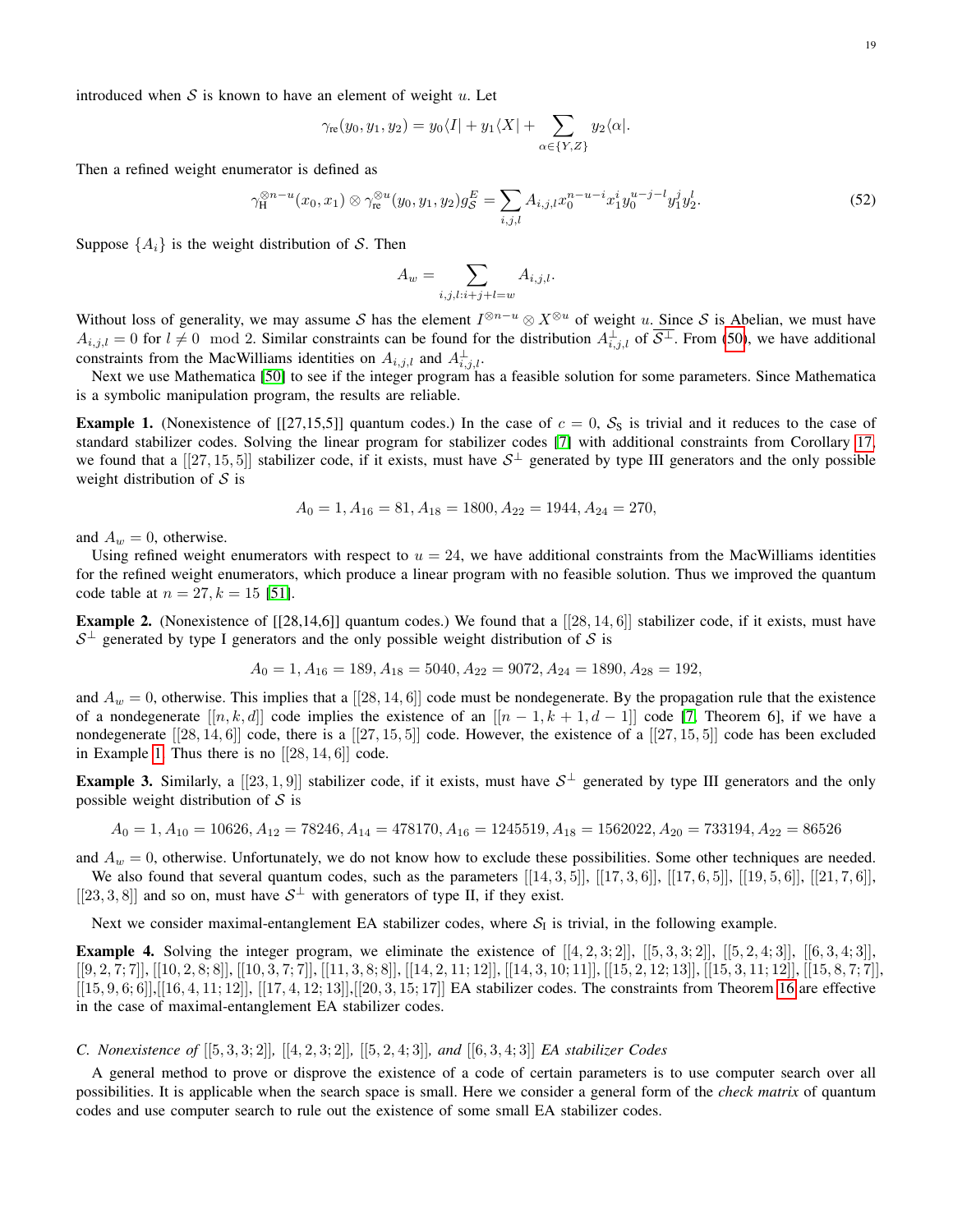The parity-check matrix corresponding to a simplified stabilizer group  $S = \langle g_1, \ldots, g_{n-k}, h_1, \ldots, h_c \rangle$  is defined as

$$
H = \begin{bmatrix} \tau(g_1) \\ \vdots \\ \tau(g_{n-k}) \\ \tau(h_1) \\ \vdots \\ \tau(h_c) \end{bmatrix}
$$

with rank  $(H\Lambda_{2n}H^T)=2c$  [\[52\]](#page-22-35), where the superscript T means transpose and  $\Lambda_{2n} = \begin{bmatrix} 0_{n \times n} & I_n \\ I_n & 0 \end{bmatrix}$  $I_n$   $0_{n \times n}$ . Recall that  $\tau : \mathcal{G}_n \to$  $\mathbb{Z}_2^{2n}$  is defined in [\(2\)](#page-1-0).

Theorem 2 in Ref. [\[53\]](#page-22-36) states that a check matrix of a nondegenerate  $[[n, k, d; c]]$  code can be transformed into a standard  $\begin{bmatrix} I_s & A & D & 0 \end{bmatrix}$ 1

form  $H =$  $\begin{array}{|c|c|c|c|c|c|} \hline 0 & C & I_s & B \\ \hline 0 & \Gamma & 0 & \Gamma \end{array}$  $0 E 0 F$ , where  $I_s$  is the  $s \times s$  identity matrix and  $s \geq d-1$ . Since a maximal-entanglement EA

stabilizer code is nondegenerate, we can construct a check matrix in that form. The check matrix of an  $[[5, 3, 3, 2]]$  code, if it exists, can be written as

$$
H = [H_X | H_Z] = \left[ \begin{array}{rrrrr} 1 & 0 & * & * & * & 0 & 0 & * & * & * \\ 0 & 1 & * & * & * & 0 & 0 & * & * & * \\ 0 & 0 & * & * & * & 1 & 0 & * & * & * \\ 0 & 0 & * & * & * & 0 & 1 & * & * & * \end{array} \right]
$$

,

where a " \*" can be 0 or 1. The error syndromes of single-qubit Pauli errors  $X_i$  and  $Z_j$  are the *i*-th column and j-th column of  $H_X$  and  $H_Z$ , respectively. If the syndromes of  $X_i$  and  $Z_i$  are  $s_i^x$ , and  $s_i^z$ , respectively, then the syndrome of  $Y_i$  is  $s_i^x + s_i^z$ . Our goal is to fill in the missing columns such that rank $(H\Lambda H^T) = 4$  and each single-qubit Pauli error has a unique error syndrome, since the minimum distance is three [\[54\]](#page-22-37).

Let the integer number corresponding to a column vector  $[a_0 \ a_1 \ a_2 \ a_3]^T$  be  $\sum_{i=0}^3 a_0 2^{3-i}$ . The columns 8, 4, 2, and 1 have appeared in the above standard form, and hence so have the columns 10 and 5 (the syndromes of  $Y_1$  and  $Y_2$ ). The remaining candidates are 3, 6, 7, 9, 11, 12, 13, 14, and 15. We group these columns as follows:

$$
G_1: 3, 12, 15;
$$
  $G_2: 3, 13, 14;$   $G_3: 6, 9, 15;$   
 $G_4: 6, 11, 13;$   $G_5: 7, 9, 14;$   $G_6: 7, 11, 12.$ 

The three columns in any one of the six groups are candidates of the syndromes of  $X_i$ ,  $Z_i$ , and  $Y_i$  for a fixed i. We further divide these six groups into two non-overlapping sets:  $S_1 = \{G_1, G_4, G_5\}$  and  $S_2 = \{G_2, G_3, G_6\}$ . To fill in the missing columns of H, we first choose a set  $S_i$ , and then choose two columns from each of the three groups in  $S_i$ . Consequently, the total number of candidates for  $H$  is

$$
2 \times (\binom{3}{2} \times 2!)^3 = 432.
$$

We verified that none of them has rank $(H \Lambda H^T) = 4$ . Hence there is no  $[[5, 3, 3; 2]]$  EA stabilizer code.

The same technique shows that there are no  $[[4, 2, 3; 2]], [[5, 2, 4; 3]],$  or  $[[6, 3, 4; 3]]$  EA stabilizer codes.

# *D. Nonexistence of other EA stabilizer Codes*

A maximal-entanglement EA code can also be uniquely defined by a logical group  $\mathcal L$ . Like the check matrix, we can define a logical matrix  $L$  corresponding to  $L$  with

$$
rank(L\Lambda_{2n}L^T) = 2k.
$$

Thus maximal-entanglement EA codes are a special case of classical additive quaternary code [\[7\]](#page-21-6), [\[47\]](#page-22-30).

<span id="page-19-1"></span>**Lemma 18.** An upper bound on the minimum distance of a classical  $(n, 2^{2k})$  additive quaternary code is an upper bound on the minimum distance of an  $[[n, k; n - k]]$  EA stabilizer code.

A table of upper bounds on the minimum distance of additive quaternary codes for length  $n \leq 13$  is given in [\[55\]](#page-22-38), [\[56\]](#page-22-39). From that table, we learn that there are no  $[[11, 4, 7; 7]$ ,  $[[12, 5, 7; 7]$ ,  $[[12, 7, 5; 5]$ ,  $[[13, 6, 7; 7]$ ,  $[[13, 7, 6; 6]$ , or  $[[13, 8, 5; 5]$ EA stabilizer codes. As pointed out in [\[28\]](#page-22-12), there is no  $[[15, 5, 9; 10]]$  EA stabilizer code since there is no  $(15, 2^{10}, 9)$  additive quaternary code [\[57\]](#page-22-40).

<span id="page-19-0"></span>**Lemma 19.** An upper bound on the minimum distance of a classical  $(n, 2^{2k})$  additive quaternary code is an upper bound on the minimum distance of an  $(n + 1, 2^{2(k+1)})$  additive quaternary code, and hence an upper bound on the minimum distance of an  $[[n+1, k+1; n-k]]$  EA stabilizer code.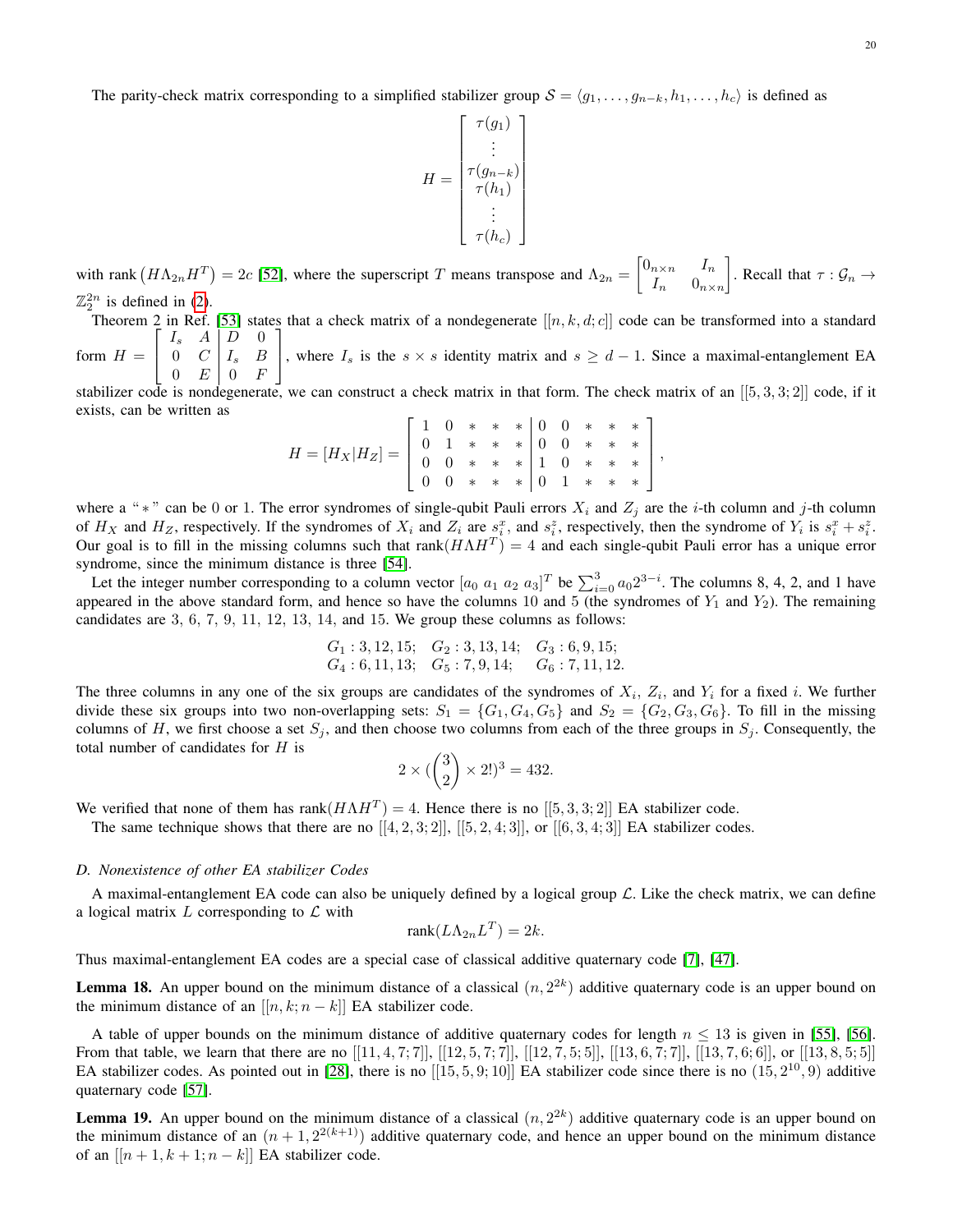<span id="page-20-0"></span>

| $\overline{n\backslash k}$                 | $\mathbf{1}$            | $\overline{2}$          | $\overline{3}$                             | $\overline{4}$          | 5                        | $\overline{6}$                                  | 7                                               | $\overline{8}$                             | 9                                          |
|--------------------------------------------|-------------------------|-------------------------|--------------------------------------------|-------------------------|--------------------------|-------------------------------------------------|-------------------------------------------------|--------------------------------------------|--------------------------------------------|
| $\overline{\mathbf{3}}$                    | $\overline{\mathbf{3}}$ | $\overline{2}$          |                                            |                         |                          |                                                 |                                                 |                                            |                                            |
|                                            | $\mathfrak{Z}$          | $\overline{c}$          | $\,1$                                      |                         |                          |                                                 |                                                 |                                            |                                            |
| $\begin{array}{c} 4 \\ 5 \\ 6 \end{array}$ | 5                       | $\overline{\mathbf{3}}$ | $\frac{2}{3}$<br>4<br>5<br>6               | $\overline{\mathbf{c}}$ |                          |                                                 |                                                 |                                            |                                            |
|                                            | 5                       | $\overline{4}$          |                                            | $\frac{2}{3}$           | $\,1$                    |                                                 |                                                 |                                            |                                            |
| $\overline{7}$                             | $\boldsymbol{7}$        | 5                       |                                            |                         | $\overline{c}$           | $\boldsymbol{2}$                                |                                                 |                                            |                                            |
| $\overline{8}$                             | $\boldsymbol{7}$        | 6                       |                                            | $\frac{4}{5}$           | $\overline{\mathbf{3}}$  |                                                 | $\mathbf{1}$                                    |                                            |                                            |
| 9                                          | 9                       | 6                       |                                            |                         | $\overline{\mathcal{L}}$ | $\begin{array}{c} 2 \\ 3 \\ 4 \\ 5 \end{array}$ | $\frac{2}{3}$                                   |                                            |                                            |
| $10\,$                                     | 9                       | 7                       | $\begin{array}{c} 6 \\ 7 \\ 8 \end{array}$ | 6                       | 5                        |                                                 |                                                 | $\begin{array}{c} 2 \\ 2 \\ 3 \end{array}$ | $\,1\,$                                    |
| $11\,$                                     | 11                      | 8                       |                                            | 6                       | 6                        |                                                 | $\overline{\mathcal{L}}$                        |                                            |                                            |
| $12\,$                                     | 11                      | 9                       |                                            | $\overline{7}$          | 6                        | $5-6$                                           | $\overline{\mathcal{L}}$                        | $\overline{4}$                             | $\begin{array}{c} 2 \\ 3 \\ 4 \end{array}$ |
| 13                                         | 13                      | 10                      | 9<br>9                                     | 8                       | $\overline{7}$           | $\boldsymbol{6}$                                | $\frac{5}{6}$                                   | $\overline{4}$                             |                                            |
| 14                                         | 13                      | 10                      |                                            | 8                       | $7 - 8$                  | $6 - 7$                                         |                                                 | 5                                          | $\begin{array}{c} 4 \\ 5 \\ 6 \end{array}$ |
| 15                                         | 15                      | 11                      | $10\,$                                     | $9 - 10$                | $\,8$                    | $7 - 8$                                         | $6 - 7$                                         | 6                                          |                                            |
| 16                                         | 15                      | 12                      | 11                                         | $10\,$                  | $\overline{9}$           | $\,8\,$                                         | $7 - 8$                                         | $6 - 7$                                    |                                            |
| $17\,$                                     | 17                      | 13                      | 12                                         | 11                      | $9 - 10$                 | $8-9$                                           | $7 - 8$                                         | $7 - 8$                                    | $6 - 7$                                    |
| 18                                         | 17                      | 14                      | 13                                         | $11 - 12$               | $10 - 11$                | $9 - 10$                                        | $8 - 9$                                         | $8-9$                                      | $7 - 8$                                    |
| 19                                         | 19                      | 14                      | $13 - 14$                                  | $12 - 13$               | $11\,$                   | $10 - 11$                                       | $8-9$                                           | 8-9                                        | $8\,$                                      |
| 20                                         | 19                      | 15                      | 14                                         | 13                      | 12                       | $11 - 12$                                       | $9 - 10$                                        | $8 - 10$                                   | 8-9                                        |
| $n\backslash k$                            | 10                      | 11                      | $\overline{12}$                            | $\overline{13}$         | 14                       | $\overline{15}$                                 | 16                                              | 17                                         | 18                                         |
| $\overline{11}$                            | $\overline{2}$          |                         |                                            |                         |                          |                                                 |                                                 |                                            |                                            |
| 12                                         | $\overline{c}$          | $\mathbf{1}$            |                                            |                         |                          |                                                 |                                                 |                                            |                                            |
| 13                                         | $\overline{\mathbf{3}}$ | $\overline{c}$          |                                            |                         |                          |                                                 |                                                 |                                            |                                            |
| 14                                         | $\overline{4}$          | $\overline{\mathbf{3}}$ | $\begin{array}{c} 2 \\ 2 \\ 3 \end{array}$ | $\,1$                   |                          |                                                 |                                                 |                                            |                                            |
| 15                                         | $\overline{4}$          | $\overline{4}$          |                                            | $\frac{2}{3}$           | $\overline{\mathbf{c}}$  |                                                 |                                                 |                                            |                                            |
| 16                                         | 5                       | $\overline{4}$          | $\overline{4}$                             |                         | $\frac{2}{3}$            | $\,1\,$                                         |                                                 |                                            |                                            |
| 17                                         | 6                       | 5                       | $\frac{4}{5}$                              | $3-4$                   |                          |                                                 |                                                 |                                            |                                            |
| $18\,$                                     | $6 - 7$                 | $5 - 6$                 |                                            | $\overline{4}$          | $\overline{\mathbf{3}}$  |                                                 |                                                 | $\,1\,$                                    |                                            |
| 19                                         | $\boldsymbol{7}$        | $6 - 7$                 | $5 - 6$                                    | 5                       | $\overline{\mathcal{L}}$ | $\begin{array}{c} 2 \\ 3 \\ 3 \\ 4 \end{array}$ | $\begin{array}{c} 2 \\ 2 \\ 3 \\ 3 \end{array}$ | $\overline{c}$                             | $\overline{\mathbf{c}}$                    |
| 20                                         | $7 - 8$                 | $6 - 7$                 | $6 - 7$                                    | $5 - 6$                 | 5                        |                                                 |                                                 | $\overline{c}$                             | $\overline{c}$                             |

TABLE II: Upper and lower bounds on the minimum distance of any  $[[n, k, d; n - k]]$  maximal-entanglement EA stabilizer codes.

Lemma [19](#page-19-0) is because that an  $(n+1, 2^{2(k+1)})$  code has the same number of parity checks as an  $(n, 2^{2k})$  code. Hence there are no  $[[14, 7, 7; 7]], [[14, 8, 6; 6]],$  or  $[[14, 9, 5; 5]]$  EA stabilizer codes.

# *E. Existence of other EA stabilizer Codes*

We say an  $[[n, k, d; c]]$  EA stabilizer code is optimal if d achieves any upper bound on the minimum distance for fixed  $n, k, c$ . By constructing check matrices as in the proof of nonexistence of  $[[5, 2, 4; 3]]$  EA stabilizer codes in Subsec. [V-C,](#page-18-1) we found optimal EA stabilizer codes with the following parameters:  $[[10, 5, 5, 5]], [[11, 7, 4, 4]], [[15, 12, 3, 3]],$  and  $[[15, 11, 4, 4]].$ 

By the EA stabilizer code construction in [\[18\]](#page-22-1), the [9, 4, 5] linear quaternary code can be transformed into a  $[[9, 4, 5; 5]]$ EA stabilizer code, which is optimal. In the same way, we obtain the following EA stabilizer codes:  $[[9, 5, 4; 4]$ ,  $[[10, 4, 6; 6]$ ,  $[[11, 6, 5; 5]], [[11, 5, 6; 6]], [[11, 4, 6; 7]], [[12, 8, 4; 4]], [[12, 5, 6; 7]], [[12, 2, 9; 10]], [[13, 2, 10; 11]], [[13, 6, 6; 7]], [[14, 7, 6; 7]],$ and  $[[14, 8, 5; 6]]$ . A  $[[14, 6, 6; 8]]$  follows naturally. By deleting the fourth column and the 18-th column of the check matrix of the  $[[14, 8, 5; 6]]$  code, we obtain a  $[[13, 7, 5; 6]]$  EA stabilizer code. From the  $[12, 6, 6]$  linear quaternary code, we can obtain a  $[[12, 5, 6; 5]]$  EA stabilizer code. By adding two more ebits, we obtain a  $[[12, 5, 6; 7]]$  EA stabilizer code.

Using the circulant construction in [\[47\]](#page-22-30), we found an optimal  $[[11, 3, 7, 8]]$  EA stabilizer code. We also obtained a  $[[15, 5, 8, 10]]$ and a [[15, 6, 7; 9]] EA stabilizer code, which improves the lower bounds on minimum distance for fixed n, k, c.

Finally, several optimal maximal-entanglement EA stabilizer codes have been constructed from classical quaternary *zeroradical* codes in [\[28\]](#page-22-12).

The existence of these codes demonstrate that the corresponding linear programming bounds are tight.

## *F. Table of Lower and Upper Bounds on the Minimum Distance of Maximal-Entanglement EA stabilizer Codes*

Combining the results in the previous subsections, we improved the table of lower and upper bounds on the minimum distance of maximal-entanglement EA stabilizer codes for  $n \leq 20$  ([\[23\]](#page-22-6), [\[28\]](#page-22-12)) in Table [II.](#page-20-0)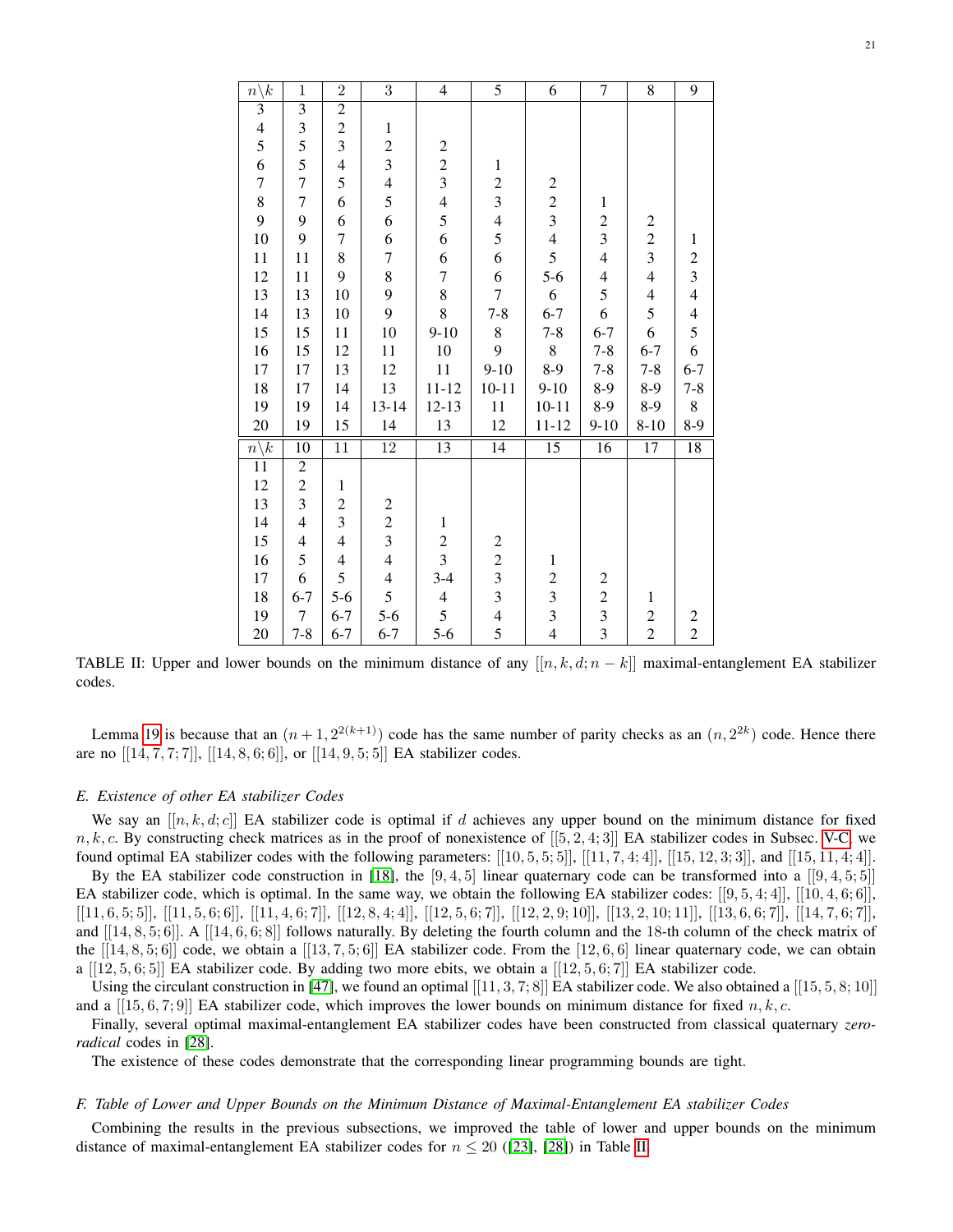## VI. DISCUSSION

We have discussed general EA quantum codes, including nonadditive codes, and proposed their algebraic linear programming bounds, including Singleton-type, Hamming-type, and the first-linear-programming-type bounds. The degenerate and nondegenerate bounds differ for some  $\delta$  when degeneracy exists. It is known that degenerate EA stabilizer codes can violate the (nondegenerate) Hamming bound. Can we construct such a family of EA stabilizer codes with  $R > 0$ ? Another interesting question is: are there families of degenerate  $[[n, k, d; c]]$  EA quantum codes with  $R > 0$ ,  $\rho > 0$  and  $1/3 < \delta < 0.75$  that violate the conventional first linear programming bound? We can also consider the case of imperfect ebits, which should be similar to the study in [\[26\]](#page-22-9). Finally, these results could be strengthened in the case of *linear* EA stabilizer codes [\[58\]](#page-22-41), [\[59\]](#page-22-42).

We provided a refined Singleton bound for EA quantum codes that works for  $d > (n+2)/2$ ; however, it is not monotonic and may not fully characterize the case of large c. A better Singleton bound for EA stabilizer codes with  $d > (n + 2)/2$ remains open.

In the setting of usual EA quantum codes, it is assumed that Bob's qubits are error-free. Thus we chose in Theorem [5](#page-7-4) a polynomial of the form

$$
f(x, y) = F(x) \prod_{j=1}^{c} (y - j),
$$

where  $F(x)$  is a polynomial that is used to derive a certain upper bound for general stabilizer codes. The case that Bob's qubits are imperfect [\[53\]](#page-22-36) can be developed similarly to the split bounds for data-syndrome codes [\[26\]](#page-22-9), where two types of errors are considered on two disjoint sets of locations.

The linear programming bounds for small quantum codes are improved. The additional constraints in Theorem [16](#page-16-0) are especially effective for maximal-entanglement EA stabilizer codes, where the generators of a symplectic subgroup or a logical group are of type I or type III. However, they are not that helpful in the case of standard stabilizer codes, where the normalizer groups often have weight distributions of type II. It is possible that the linear programming bounds for standard stabilizer codes can be improved for  $n > 30$ .

The EA stabilizer code table in [\[23\]](#page-22-6) has been significantly improved. Most of the check matrices of the EA stabilizer codes constructed in this article are omitted because of limited space. All of the gaps between the lower bound and upper bound in Table [II](#page-20-0) are now closed for  $d \leq 5$  or  $n \leq 8$ . The grouping techniques used in [\[56\]](#page-22-39) may be generalized to find upper bounds on classical additive quaternary codes for  $n = 15$  to 20, which can be used as bounds on maximal-entanglement EA stabilizer codes by Lemma [18.](#page-19-1)

Other types of split weight enumerators can be introduced into the linear programm for EA stabilizer codes. However, they usually induce too many variables so that the integer program is untraceable when  $n$  becomes large. The refined weight enumerator  $(52)$  has already introduced too many variables for large n.

The method used in Subsec. [V-C](#page-18-1) is difficult to apply for larger codes because the computational complexity grows exponentially. Perhaps we can construct standard stabilizer codes using this grouping method together with Theorem 2 in [\[53\]](#page-22-36).

The approach here can be applied to other type of quantum codes, for example, the data-syndrome quantum codes [\[60\]](#page-22-43), [\[26\]](#page-22-9), [\[61\]](#page-22-44), which are codes in the space  $\mathbb{F}_4^n \times \mathbb{F}_2^m$ . Split weight enumerators for these codes can be derived easily. We can also apply these techniques to other asymmetric quantum codes.

#### ACKNOWLEDGMENT

We thank Todd Brun for helpful discussion. We are grateful to Markus Grassl for his comments and suggestions that help to improve this paper.

#### **REFERENCES**

- <span id="page-21-0"></span>[1] P. W. Shor, "Scheme for reducing decoherence in quantum computer memory," *Phys. Rev. A*, vol. 52, no. 4, pp. 2493–2496, 1995.
- <span id="page-21-1"></span>[2] A. Ekert and C. Macchiavello, "Quantum error-correction for communication," *Phys. Rev. Lett.*, vol. 77, no. 12, pp. 2585–2588, 1996.
- <span id="page-21-2"></span>[3] E. Knill and R. Laflamme, "A theory of quantum error-correcting codes," *Phys. Rev. A*, vol. 55, no. 2, pp. 900–911, 1997.
- <span id="page-21-3"></span>[4] A. M. Steane, "Multiple particle interference and quantum error correction," *Proc. R. Soc. London A*, vol. 452, pp. 2551–2576, 1996.
- <span id="page-21-4"></span>[5] D. Gottesman, "Stabilizer codes and quantum error correction," Ph.D. dissertation, California Institute of Technology, Pasadena, CA, 1997.
- <span id="page-21-5"></span>[6] A. R. Calderbank, E. M. Rains, P. W. Shor, and N. J. A. Sloane, "Quantum error correction and orthogonal geometry," *Phys. Rev. Lett.*, vol. 78, no. 3, pp. 405–408, 1997.
- <span id="page-21-6"></span>[7]  $\frac{1}{\sqrt{7}}$  "Quantum error correction via codes over  $GF(4)$ ," *IEEE Trans. Inf. Theory*, vol. 44, no. 4, pp. 1369–1387, 1998.
- <span id="page-21-7"></span>[8] M. A. Nielsen and I. L. Chuang, *Quantum Computation and Quantum Information*. Cambridge, UK: Cambridge University Press, 2000.
- <span id="page-21-8"></span>[9] A. E. Ashikhmin, A. M. Barg, E. Knill, and S. N. Litsyn, "Quantum error detection .I. statement of the problem," *IEEE Trans. Inf. Theory*, vol. 46, no. 3, pp. 778–788, May 2000.
- <span id="page-21-9"></span>[10] ——, "Quantum error detection .II. bounds," *IEEE Trans. Inf. Theory*, vol. 46, no. 3, pp. 789–800, May 2000.
- <span id="page-21-10"></span>[11] F. Gaitan, *Quantum error correction and fault tolerant quantum computing*. Boca Raton, FL: CRC Press, 2008.
- <span id="page-21-11"></span>[12] D. A. Lidar and T. A. Brun, Eds., *Quantum Error Correction*. Cambridge University Press, October 2013.
- <span id="page-21-12"></span>[13] F. J. MacWilliams and N. J. A. Sloane, *The Theory of Error-Correcting Codes*. Amsterdam, The Netherlands: North-Holland, 1977.
- <span id="page-21-13"></span>[14] P. Delsarte, "An algebraic approach to the association schemes of coding theory," *Philips Res. Rep. Suppl.*, vol. 10, 1973.
- <span id="page-21-14"></span>[15] A. Ashikhmin and S. Litsyn, "Upper bounds on the size of quantum codes," *IEEE Trans. Inf. Theory*, vol. 45, no. 4, pp. 1206 – 1215, 1999.
- <span id="page-21-15"></span>[16] P. Shor and R. Laflamme, "Quantum analog of the MacWilliams identities for classical coding theory," *Phys. Rev. Lett.*, vol. 78, no. 8, pp. 1600–1602, Feb 1997.